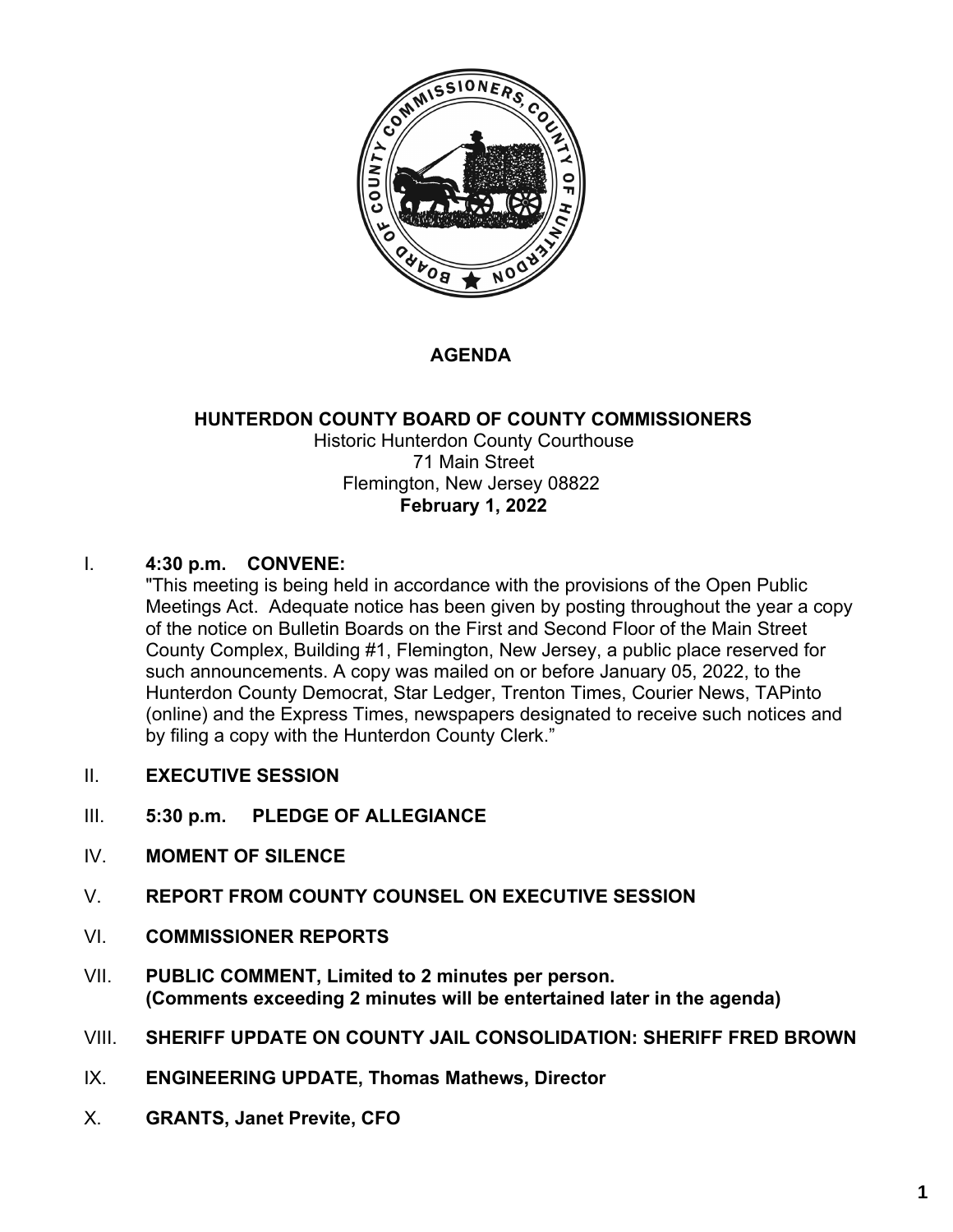1. RESOLUTION - Authorizing the Commissioner Director to sign on behalf of the County, Contract Modification #1 and revised Annex B-2 with the New Jersey Department of Human Services, Division of Family Development, for the period of January 1, 2022 through December 31, 2022, in an amendment amount of \$162,800.00, for the added provision of Code Blue sheltering.

#### XI. **PURCHASING, Ray Rule, QPA**

1. RESOLUTION - Approving **r**equisition **#**R2-00673 with Election Systems & Software for the purchase of additional printers for the new fleet of voting machines to work with the electronic poll books, in an amount not to exceed \$69,889.00, pursuant to N.J.S.A. 40A:11-  $5(1)(l)$ .

#### XII. **COUNTY ADMINISTRATOR, Kevin Davis**

1. RESOLUTION - Approving the agreements through the fair and open procurement process for Engineering Firms for 2022.

#### XIII. **APPOINTMENTS**

- 1. RESOLUTION Approving the reappointments of Paul Grefe and Alan Horton to the Hunterdon County Construction Board of Appeals, each for three-year term effective January 1, 2022 through December 31, 2024.
- 2. RESOLUTION Approving the reappointment of Thomas Borkowski as a member to the Raritan Valley Community College Board of Trustees, for a four-year term to be effective January 1, 2022 through October 31, 2025.

### XIV. **CONSENT AGENDA**

"All matters listed under the Consent Agenda are considered to be routine by the Board of County Commissioners of the County of Hunterdon and will be enacted by one motion in the form listed below. There will be no separate discussion of these items. If discussion is desired that item will be removed from the Consent Agenda and will be considered separately."

- 1. AGENDA ITEM Approval of the Claims Register dated February 1, 2022.
- 2. RESOLUTION Approving the executive and regular session meeting minutes from December 21, 2021.
- 3. RESOLUTION Approving the executive and regular session meeting minutes from January 18, 2022.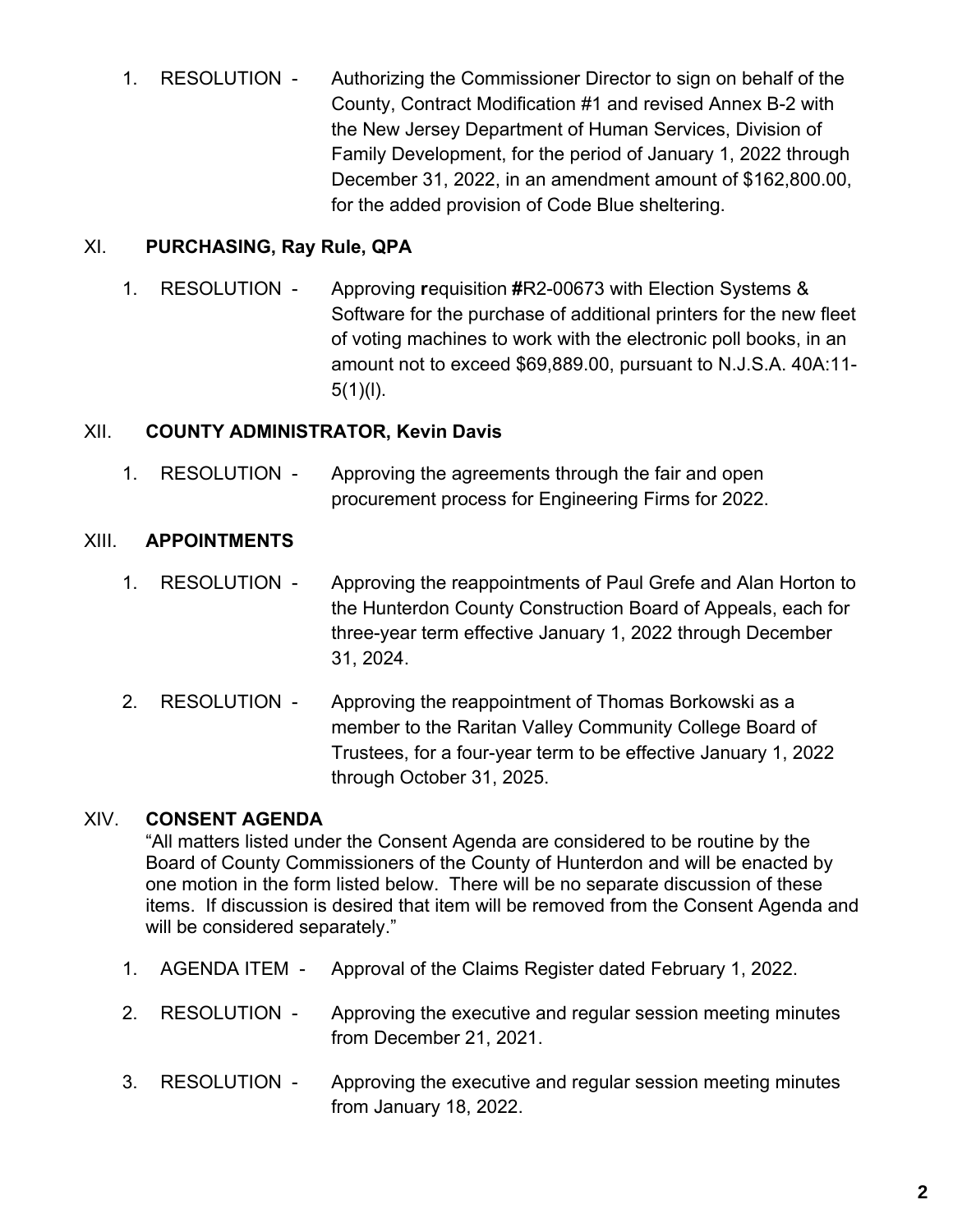- 4. RESOLUTION Authorizing the Commissioner Director to sign on behalf of the County a provider services contract with Prevention Resources, Inc., for the provision of Overdose Fatality Review Team Coordinator for the period of October 1, 2021 through September 30, 2022, in the amount not to exceed \$55,000.00.
- 5. RESOLUTION Authorizing the Commissioner Director to sign on behalf of the County an agreement with Hunterdon County Educational Services Commission, for the provision of fiscal agent services for the Municipal Alliance Consortiums (FY22 Grant: \$103,198.00) pursuant to N.J.S.A. 18A:6-67, for the period of September 1, 2021 through August 31, 2022.
- 6. RESOLUTION Authorizing the Commissioner Director and the Clerk of the Board to sign on behalf of the County, a Contract for Performance of Area Plan Contract Services with NORWESCAP, Inc., for residential maintenance, safe housing program, for the period of January 1, 2022 through December 31, 2024, in an amount of \$38,298.00 (\$12,766.00 per year).
- 7. RESOLUTION Authorizing the Hunterdon County Department of Human Services Director to sign on behalf of the County, a Contract for Housing Consultant Services under the Tri-County Continuum of Care with Monarch Housing Associates, Inc., for the period of July 1, 2021 through June 30, 2022, with the option to renew for two additional one-year term, in an amount of \$10,000.00 (\$3,333.33 in equal shares).
- 8. RESOLUTION Approving an amendment to requisition #R1-06402 with Murray Paving & Concrete, LLC for the rehabilitation of the Sunnyside Parking Lot due to damages caused by Tropical Storm Ida, in an amended amount not to exceed \$92,450.91.
- 9. RESOLUTION Approving an amendment to requisition #R1-06420 with Murray Paving & Concrete, LLC for the rehabilitation of the Wescott Preserve Parking Lot from damages caused by Tropical Storm Ida, in an amended amount not to exceed \$86,961.72.
- 10. RESOLUTION Approving the hire and provisional appointment of Llesenia Maldonado as a Housing Assistance Technician in the Hunterdon County Department of Human Services, Division of Housing.
- 11. RESOLUTION Approving the hire and permanent appointment of Albert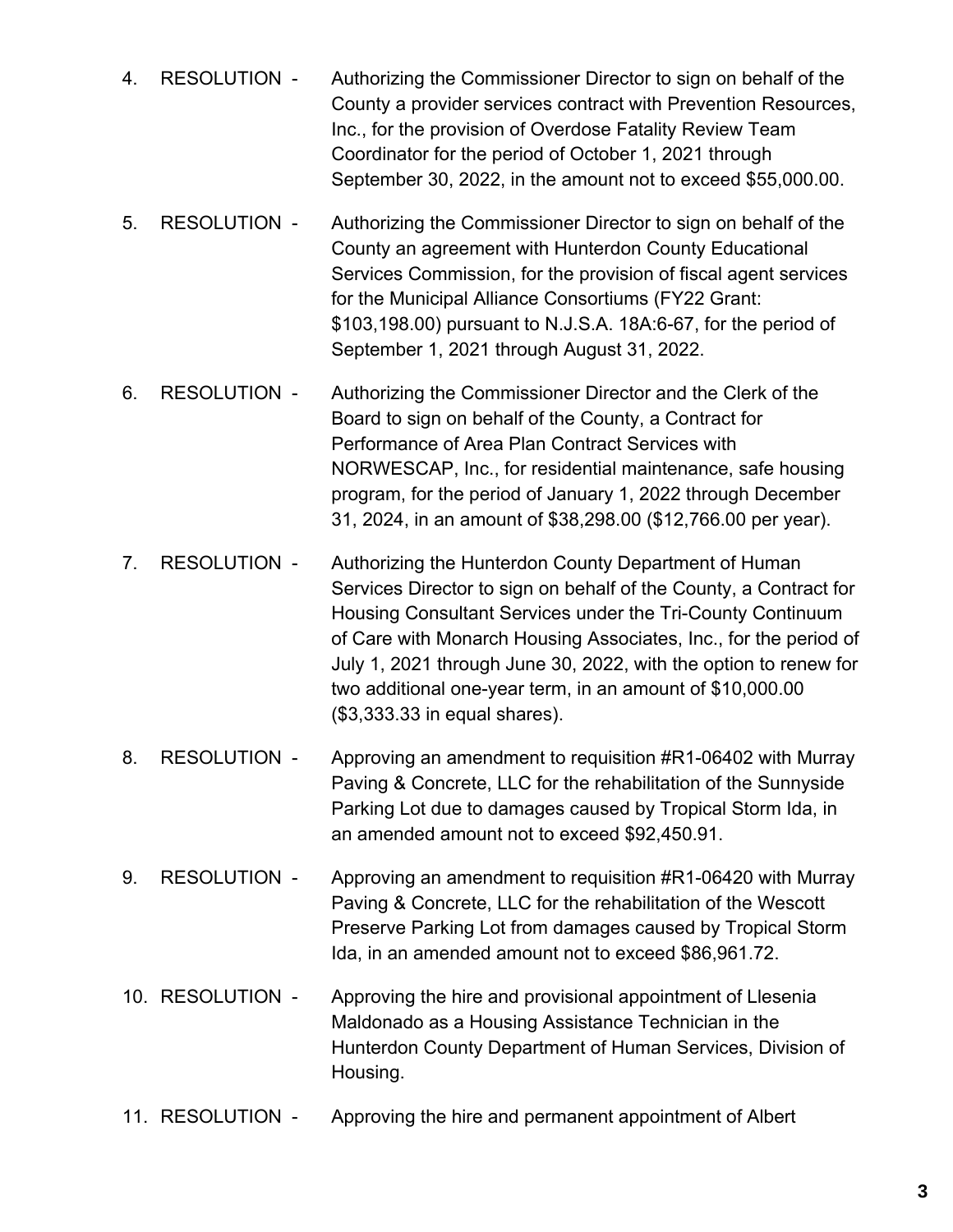VanAllen as a Laborer in the Hunterdon County Department of Public Works, Division of Roads.

- 12. RESOLUTION Approving the hire and provisional appointment of Phillip Leidner as a Storekeeper in the Hunterdon County Department of Administrative Services, Division of Vehicle Services.
- 13. RESOLUTION Approving the promotion and provisional appointment of Chelsea Rizzolo as a Librarian 2 in the Hunterdon County Library.
- 14. RESOLUTION Approving the promotion and provisional appointment of Rickey Esposito, Jr., as a Road Repairer 1 in the Hunterdon County Department of Public Works, Division of Roads, upon successful training and receipt of a Commercial Driver's License Class B.
- 15. RESOLUTION Acknowledging the action of Hunterdon County Prosecutor Robeson to grant a salary adjustment to Julia Ahearn upon graduation from the Police Academy.
- 16. RESOLUTION Approving John Gamatko to return to the regular position and salary of Equipment Operator, after being granted a temporary/ interim salary adjustment in accordance with the Collective Bargaining Agreement with CWA Local 1036 for temporarily filling the role of Supervisor of Roads.
- 17. RESOLUTION Approving longevity payment adjustments for Richard Booth and Scott Howarth whom are covered under the Collective Bargaining Agreement between the CWA Local 1036 Rank & File/ Non-Supervisory Unit and the County of Hunterdon.
- 18. RESOLUTION Authorizing the Commissioner Director to sign a Contract of Sale, and authorizing the County Counsel, County Administrator, the Division of Planning, and Division of Finance to take all action necessary and appropriately to accomplish the transfer of Block 32, Lot 33, in the Township of Bethlehem, known as the CRC Mine Road property, to the County of Hunterdon (Amendment to resolution 2021-211).
- 19. RESOLUTION Approving an amended 2022 Annual Meeting Notice for the Hunterdon County Shade Tree Commission.

### XV. **ADDITIONAL COMMISSIONER COMMENTS**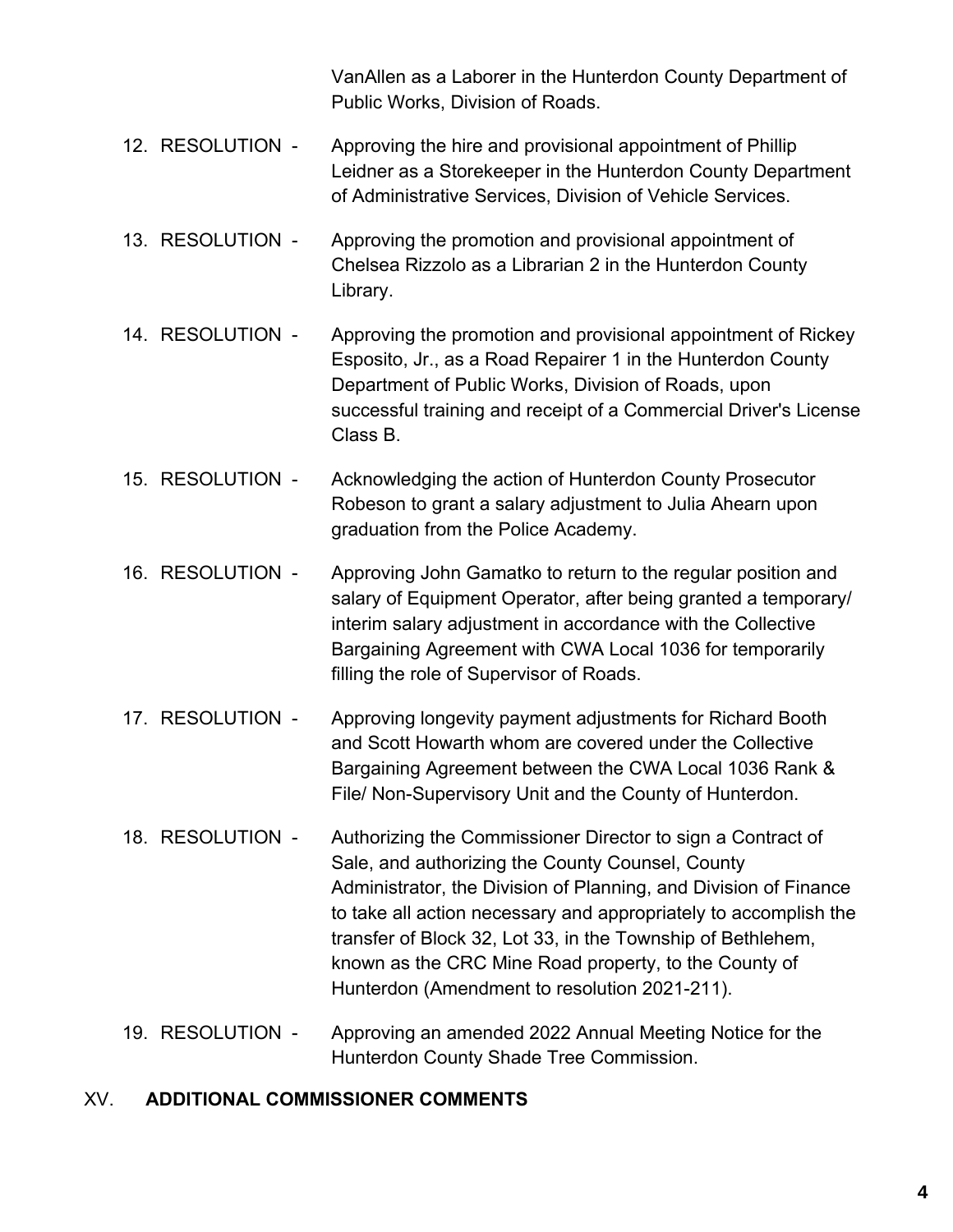- XVI. **OPEN TO THE PUBLIC**
- XVII. **EXECUTIVE SESSION (Reconvene if necessary)**
- XVIII. **ADJOURNMENT**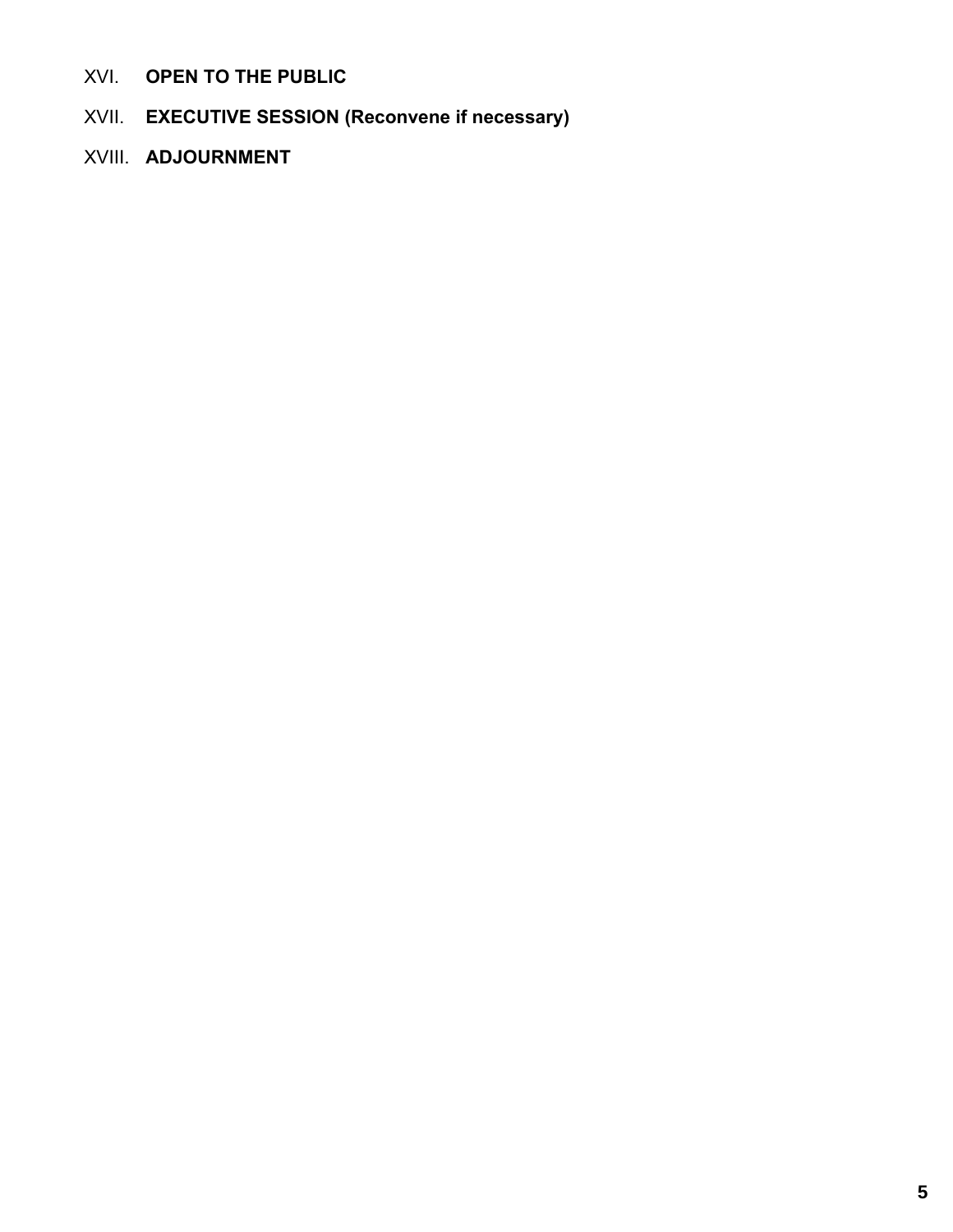## **RESOLUTION**

#### **2022-108**

Contract Between the County and New Jersey Department of Human Services, Division of Family Development (AMENDMENT)

#### **Budget Account #(Acct. No. G-02-41-7742)**

**WHEREAS,** the County of Hunterdon was awarded Contract #SH22010 in the amount of \$112,800.00, State funding, with the New Jersey Department of Human Services, Division of Family Development for the spending period of January 1, 2022 through December 31, 2022 to assist families and individuals at risk of homelessness and who are ineligible for Work First New Jersey (TANF, SSI or GA) Emergency Assistance, with the cost of shelter, rent, and utilities; and

**WHEREAS,** the County has been awarded an additional grant of \$50,000.00 for the purpose of providing Code Blue sheltering which results in a change to the reimbursable ceiling from \$112,800.00 to the new reimbursable ceiling of \$162,800.00 for the period of 1/1/2022 through 12/31/2022.

**NOW, THEREFORE, BE IT RESOLVED** that the Director and of the Board of County Commissioners be hereby authorized to execute SH22010 Contract Modification #1 and revised Annex B-2 with the New Jersey Department of Human Services, Division of Family Development, for the period January 1, 2022 through December 31, 2022, revised from its' original amount of \$112,800.00 to \$162,800.00 for the added provision of Code Blue sheltering.

| <b>ROLL CALL</b>                           | <b>MOVED</b> | <b>SECONDED</b> | <b>AYES</b> | <b>NAYS</b> | <b>ABSTAIN</b> | <b>ABSENT</b> |
|--------------------------------------------|--------------|-----------------|-------------|-------------|----------------|---------------|
| John E. Lanza, Director                    |              |                 |             |             |                |               |
| Zachary T. Rich, Deputy<br><b>Director</b> |              |                 |             |             |                |               |
| J. Matthew Holt, Commissioner              |              |                 |             |             |                |               |
| Susan J. Soloway,<br><b>Commissioner</b>   |              |                 |             |             |                |               |
| Shaun C. Van Doren,<br><b>Commissioner</b> |              |                 |             |             |                |               |

#### **ADOPTED** February 1, 2022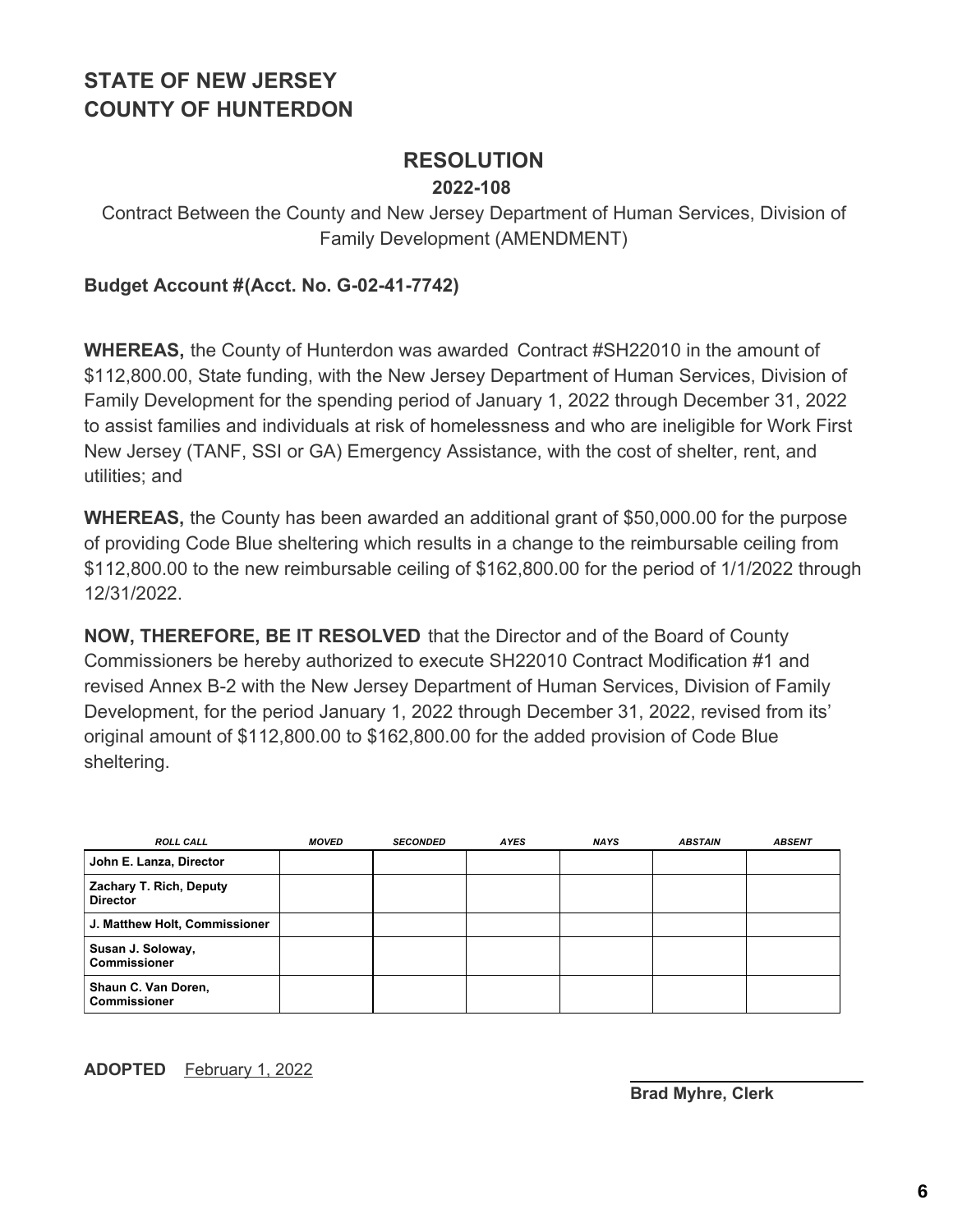### **RESOLUTION**

#### **2022-109**

#### R2-00673: Voting Machine Printers, Election Systems & Software

#### **Budget Account #C-04-55-2106-213**

**WHEREAS** the Local Public Contracts Law requires that purchases in excess of \$44,000.00 be approved by resolution of the Governing Body; and

**NOW, THEREFORE, BE IT RESOLVED,** that the Board of County Commissioners of the County of Hunterdon does hereby approve the purchase of commodity(s)/service(s), requisition(s), #R2-00673 with Election Systems & Software, located at 11208 John Gault Boulevard in Omaha, Nebraska 68137 for the purchase of additional printers for the new fleet of voting machines to work with the electronic poll books; and

**BE IT FURTHER RESOLVED,** the commodity(s)/service(s) will be purchased under Accounts C-04-55- 2106-213; and

**BE IT FURTHER RESOLVED** that the Chief Financial Officer of the County of Hunterdon has certified the availability of funding in the County Budget.

| <b>ROLL CALL</b>                           | <b>MOVED</b> | <b>SECONDED</b> | <b>AYES</b> | <b>NAYS</b> | <b>ABSTAIN</b> | <b>ABSENT</b> |
|--------------------------------------------|--------------|-----------------|-------------|-------------|----------------|---------------|
| John E. Lanza, Director                    |              |                 |             |             |                |               |
| Zachary T. Rich, Deputy<br><b>Director</b> |              |                 |             |             |                |               |
| J. Matthew Holt, Commissioner              |              |                 |             |             |                |               |
| Susan J. Soloway,<br><b>Commissioner</b>   |              |                 |             |             |                |               |
| Shaun C. Van Doren,<br><b>Commissioner</b> |              |                 |             |             |                |               |

**ADOPTED** February 1, 2022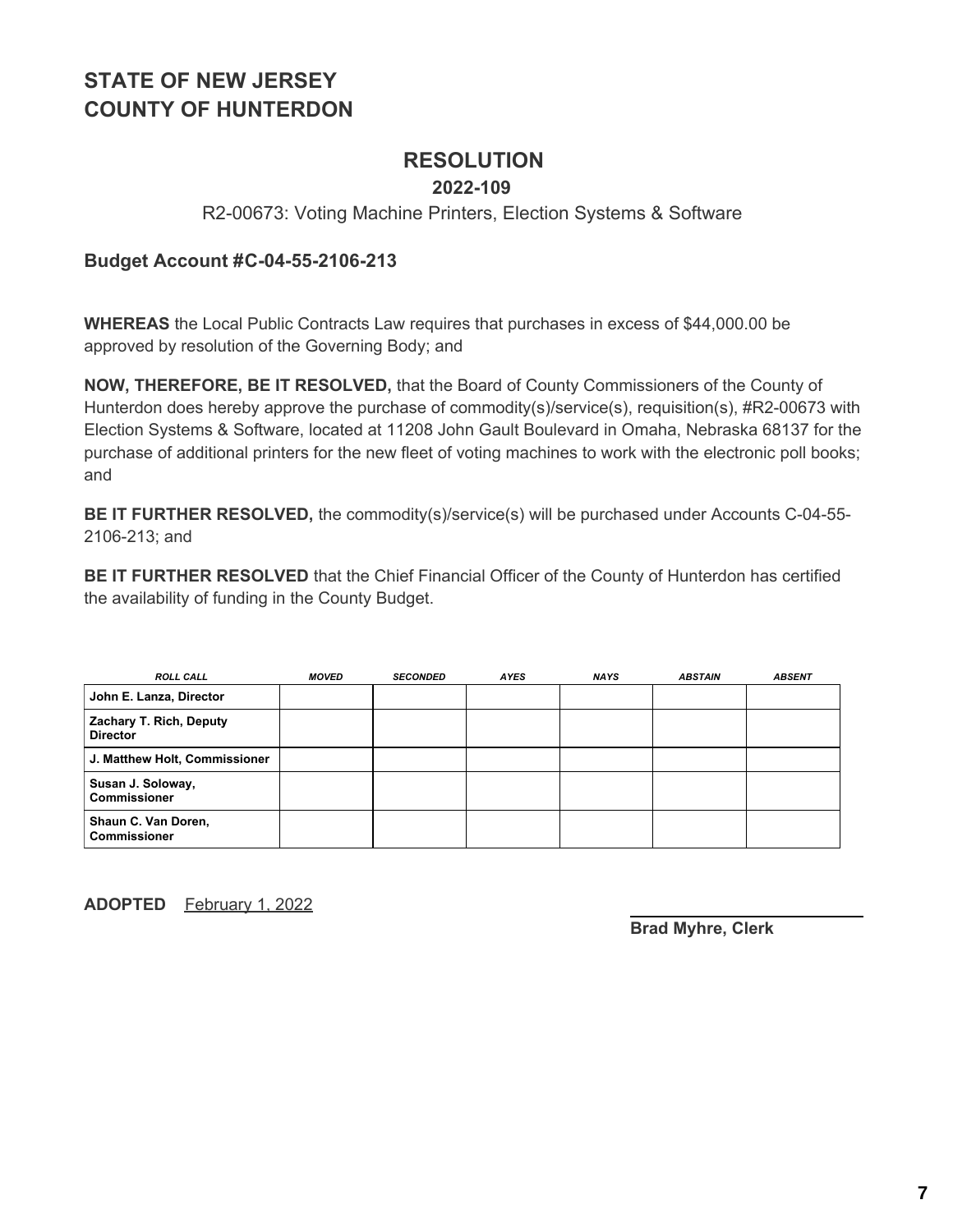## **RESOLUTION**

**2022-110**

Appointment of Engineering Firms

**BE IT RESOLVED** that the County of Hunterdon, through the fair and open procurement process pursuant to a "fair and open" Request for Proposals for Various Professional Engineering and Related Services in accordance with 40A:11 5(1)(a)(i) of the Local Public Contracts Law, does hereby approve the appointment of the following engineering firms for 2022; and

**BE IT FURTHER RESOLVED,** that these firms are appointed according to their approved disciplines as listed in the scope of services according to County RFP Quotation 0080-2021.

#### **COMPANY**

Concord Engineering Group Inc. D & B Engineers and Architects P.C. Engineering and Land Planning Associates Environmental Logic LLC French & Parello Associates PA Gedeon GRC Consulting Greenman -Pedersen Inc. IH Engineers P.C. Johnson, Mirmiran & Thompson Inc. Keystone Engineering Group LS Engineering Associates Corporation M & E Engineers Inc. MFS Consulting Engineers & Surveyors DPC Pennoni Associates Inc. T & M Associates Van Cleef Engineering Associates LLC V-Comm LLC

| <b>ROLL CALL</b>                           | <b>MOVED</b> | <b>SECONDED</b> | <b>AYES</b> | <b>NAYS</b> | <b>ABSTAIN</b> | <b>ABSENT</b> |
|--------------------------------------------|--------------|-----------------|-------------|-------------|----------------|---------------|
| John E. Lanza, Director                    |              |                 |             |             |                |               |
| Zachary T. Rich, Deputy<br><b>Director</b> |              |                 |             |             |                |               |
| J. Matthew Holt, Commissioner              |              |                 |             |             |                |               |
| Susan J. Soloway,<br><b>Commissioner</b>   |              |                 |             |             |                |               |
| Shaun C. Van Doren,<br><b>Commissioner</b> |              |                 |             |             |                |               |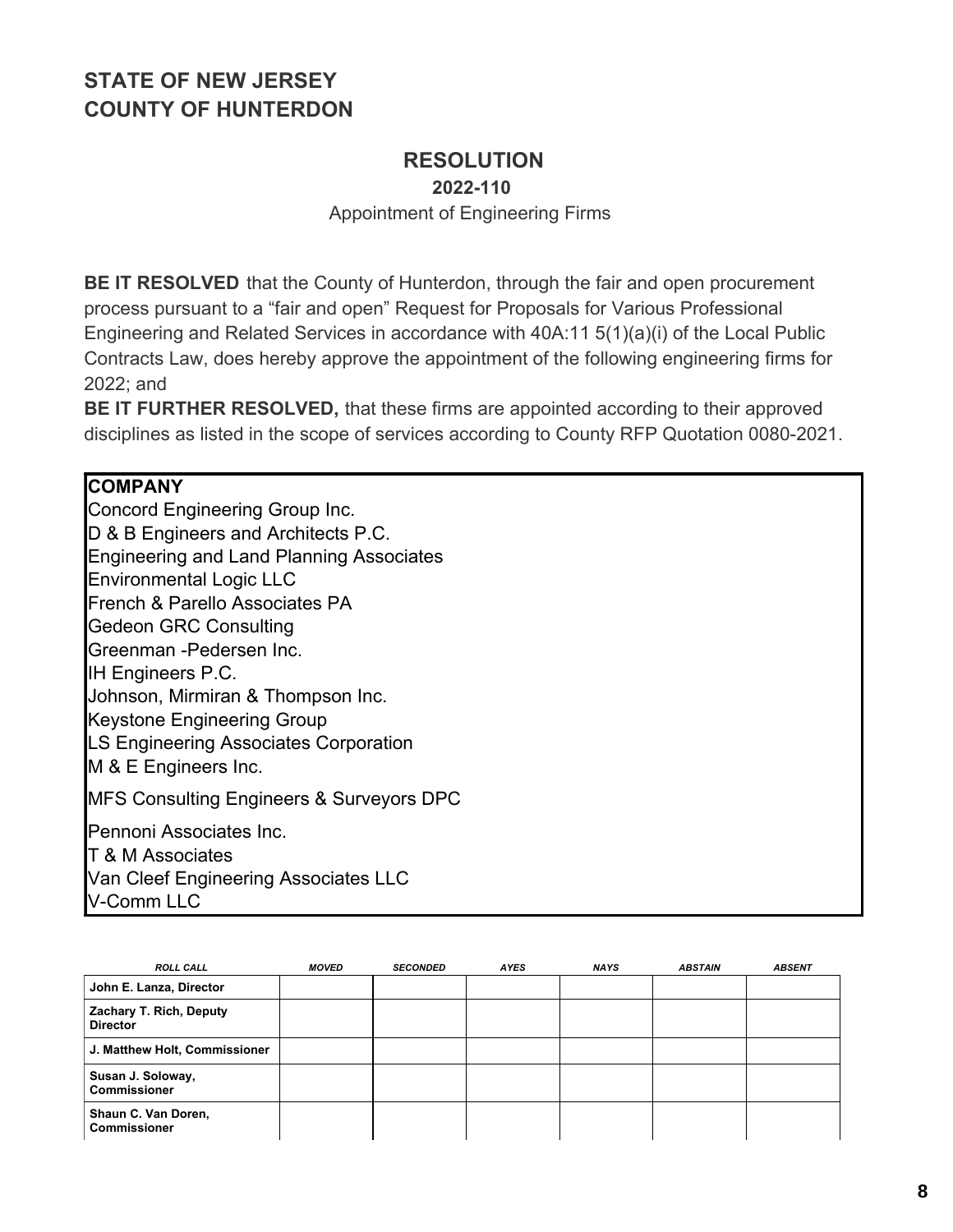**ADOPTED** February 1, 2022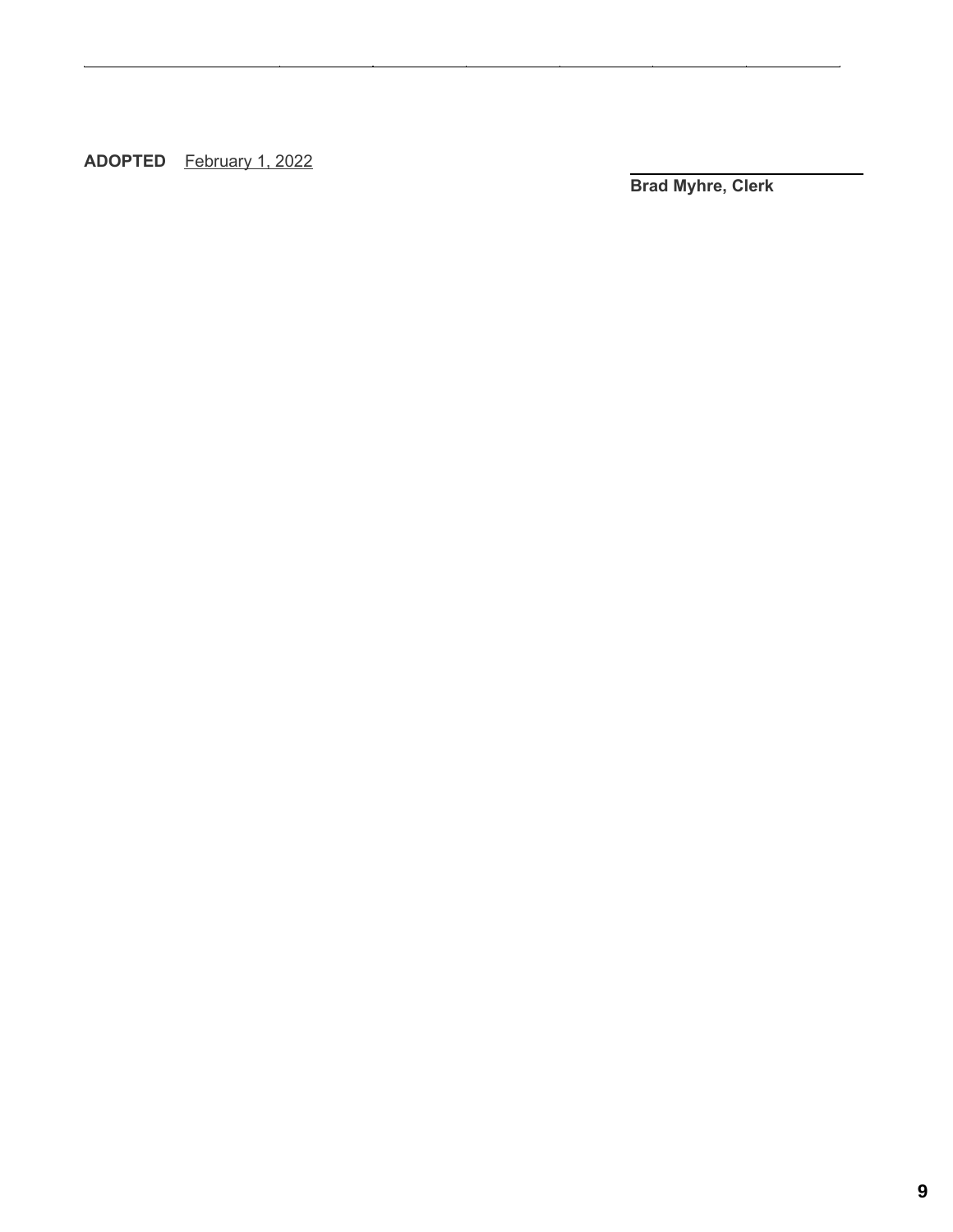### **RESOLUTION**

**2022-111**

Hunterdon County Construction Board of Appeals Reappointments

**BE IT RESOLVED** that the following reappointments be made to the Hunterdon County Construction Board of Appeals for a three (3) year term:

| <b>PERSON</b>     | <b>TERM</b> | <b>DATES</b>              |
|-------------------|-------------|---------------------------|
| <b>Paul Grefe</b> | 3 Years     | $01/01/2022 - 12/31/2024$ |
| Alan Horton       | 3 Years     | $01/01/2022 - 12/31/2024$ |

| <b>ROLL CALL</b>                           | <b>MOVED</b> | <b>SECONDED</b> | <b>AYES</b> | <b>NAYS</b> | <b>ABSTAIN</b> | <b>ABSENT</b> |
|--------------------------------------------|--------------|-----------------|-------------|-------------|----------------|---------------|
| John E. Lanza, Director                    |              |                 |             |             |                |               |
| Zachary T. Rich, Deputy<br><b>Director</b> |              |                 |             |             |                |               |
| J. Matthew Holt, Commissioner              |              |                 |             |             |                |               |
| Susan J. Soloway,<br><b>Commissioner</b>   |              |                 |             |             |                |               |
| Shaun C. Van Doren,<br><b>Commissioner</b> |              |                 |             |             |                |               |

**ADOPTED** February 1, 2022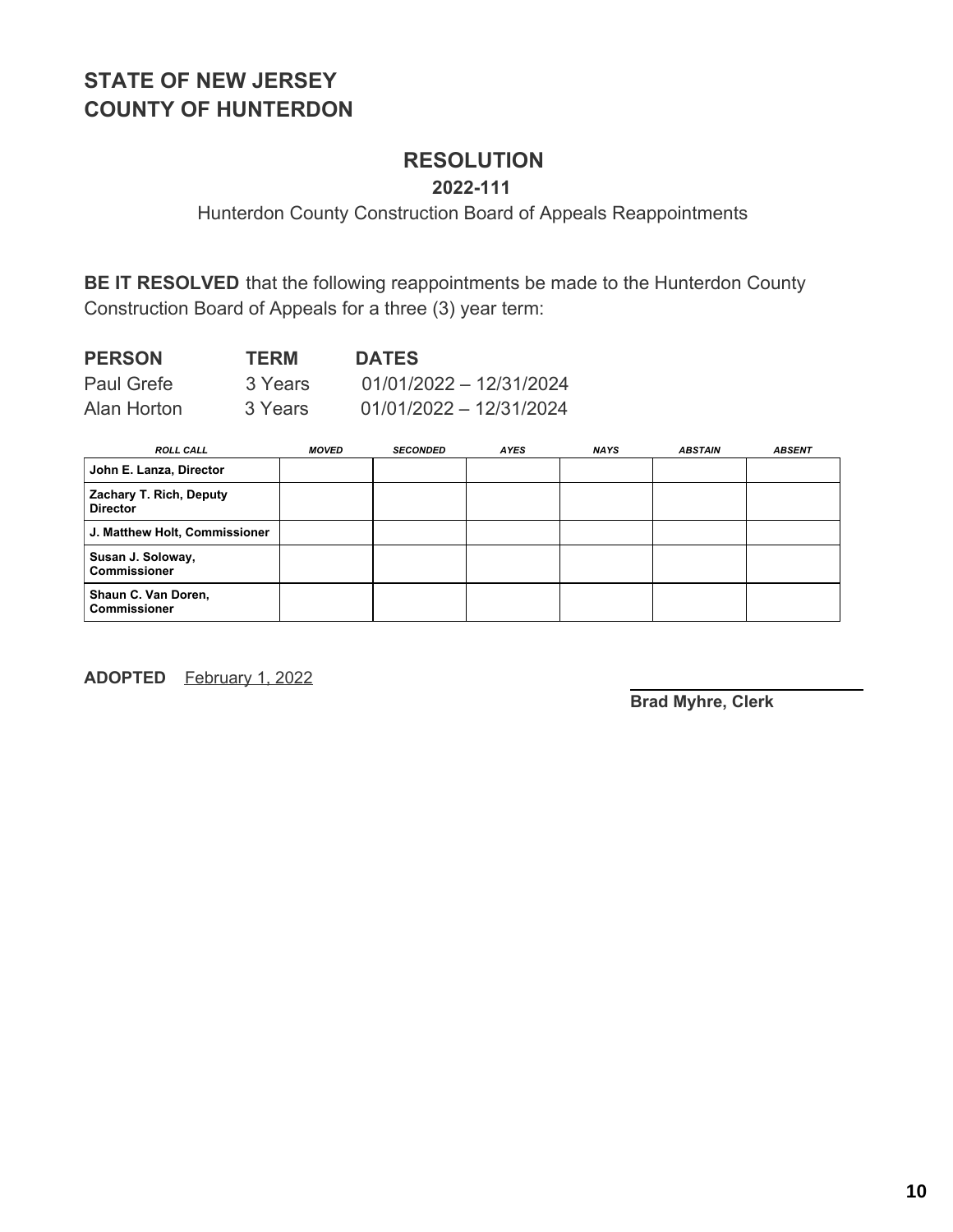### **RESOLUTION**

**2022-112**

Reappointment, Thomas Borkowski, RVCC Board of Trustees

**BE IT RESOLVED** that the Hunterdon County Board of County Commissioners approves the reappointment of Thomas Borkowski, as a member to the Raritan Valley Community College Board of Trustees, for a term to be effective January 1, 2022 through October 31, 2025.

| <b>ROLL CALL</b>                           | <b>MOVED</b> | <b>SECONDED</b> | <b>AYES</b> | <b>NAYS</b> | <b>ABSTAIN</b> | <b>ABSENT</b> |
|--------------------------------------------|--------------|-----------------|-------------|-------------|----------------|---------------|
| John E. Lanza, Director                    |              |                 |             |             |                |               |
| Zachary T. Rich, Deputy<br><b>Director</b> |              |                 |             |             |                |               |
| J. Matthew Holt, Commissioner              |              |                 |             |             |                |               |
| Susan J. Soloway,<br><b>Commissioner</b>   |              |                 |             |             |                |               |
| Shaun C. Van Doren,<br><b>Commissioner</b> |              |                 |             |             |                |               |

**ADOPTED** February 1, 2022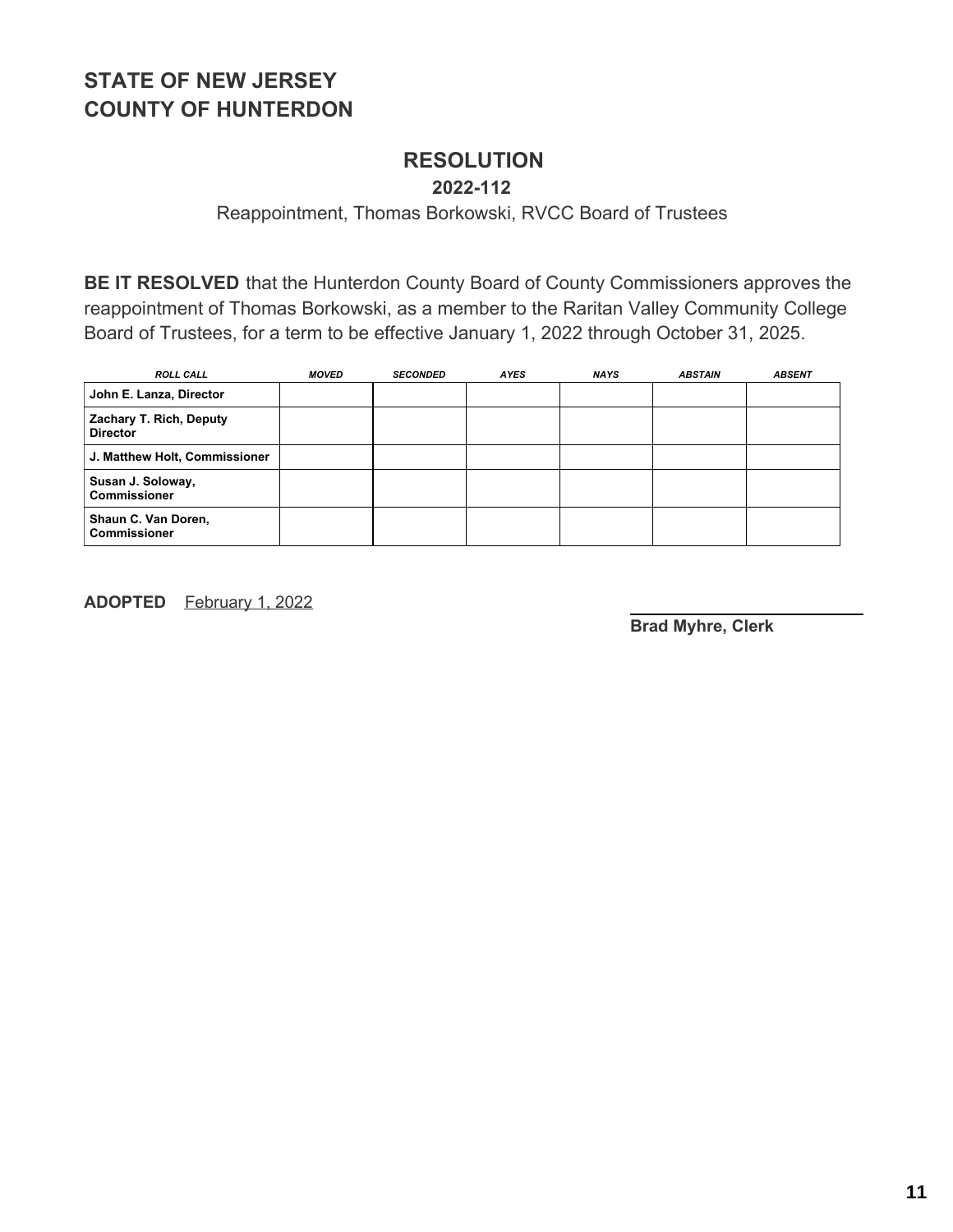### **CLAIMS REGISTER**

Claims Register

Approval of the Claims Register dated February 1, 2022.

| <b>ROLL CALL</b>                           | <b>MOVED</b> | <b>SECONDED</b> | <b>AYES</b> | <b>NAYS</b> | <b>ABSTAIN</b> | <b>ABSENT</b> |
|--------------------------------------------|--------------|-----------------|-------------|-------------|----------------|---------------|
| John E. Lanza, Director                    |              |                 |             |             |                |               |
| Zachary T. Rich, Deputy<br><b>Director</b> |              |                 |             |             |                |               |
| J. Matthew Holt, Commissioner              |              |                 |             |             |                |               |
| Susan J. Soloway,<br><b>Commissioner</b>   |              |                 |             |             |                |               |
| Shaun C. Van Doren,<br><b>Commissioner</b> |              |                 |             |             |                |               |

**ADOPTED** February 1, 2022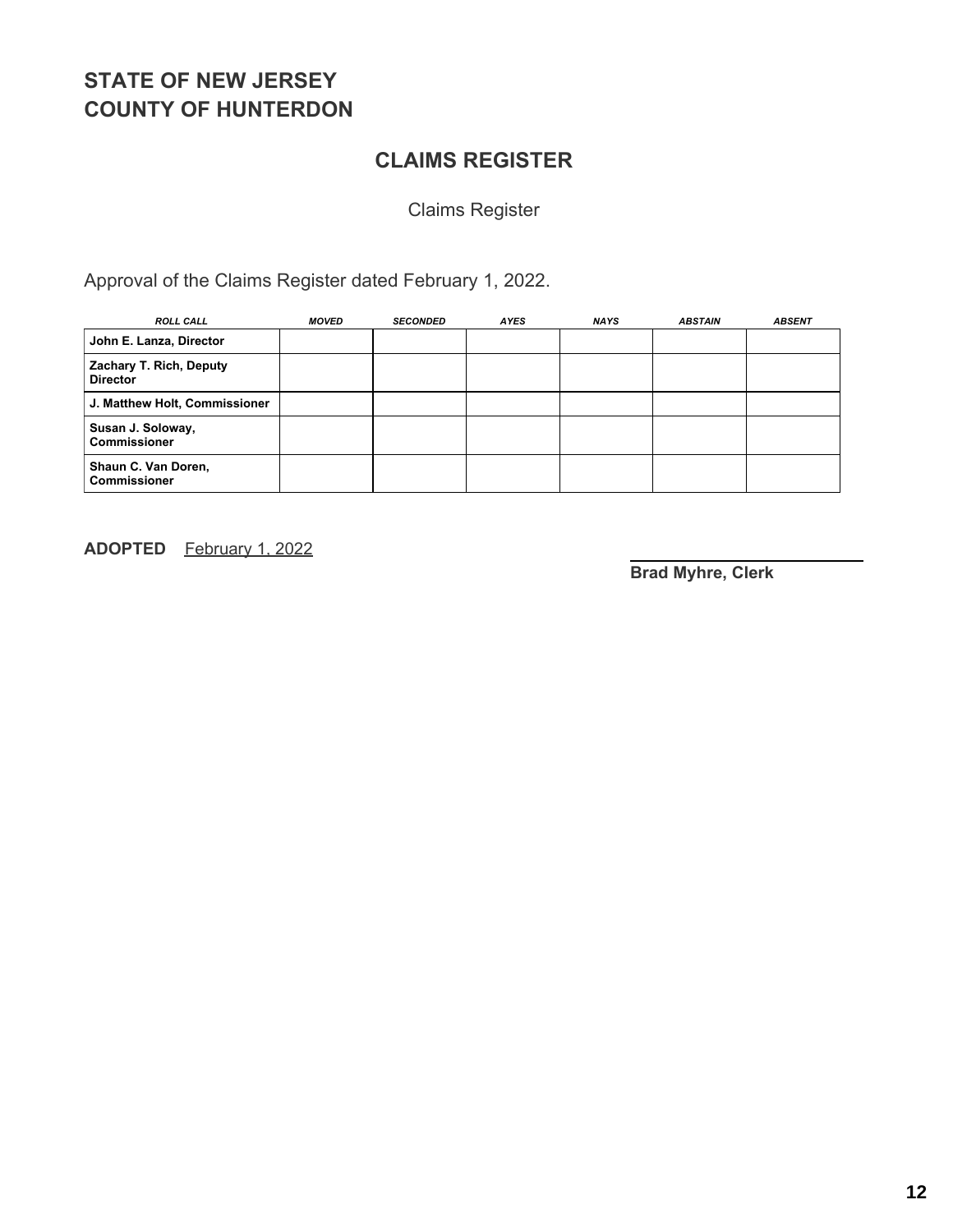### **RESOLUTION**

#### **2022-113**

Provider Services Contract with Prevention Resources, Inc., Overdose Fatality Review Team Coordinator Services Program

#### **Budget Account #(Acct. No. G-02-41-7713)**

**WHEREAS,** the County of Hunterdon awarded a contract to Prevention Resources, Inc. for the provision of an Overdose Fatality Review Team Coordinator pursuant to the Department of Human Services Request for Proposals 0062-2020 for one year with an option to renew for an additional one-year term depending on availability of funding, and

**WHEREAS,** the County of Hunterdon wishes to engage Prevention Resources, Inc. for the provision of an Overdose Fatality Review Team Coordinator for an additional one-year term, October 1, 2021 through September 30, 2022.

**NOW, THEREFORE, BE IT RESOLVED** that the Director of the Board of County Commissioners of Hunterdon County is hereby authorized to execute a provider services contract with Prevention Resources, Inc. for the provision of Overdose Fatality Review Team Coordinator services pursuant to the terms and conditions set forth the Department of Human Services 2021 Request for Proposals 0062-2020, for the period of October 1, 2021 through September 30, 2022. Funding for the term shall be in the amount not-to-exceed \$55,000.00.

| <b>ROLL CALL</b>                           | <b>MOVED</b> | <b>SECONDED</b> | <b>AYES</b> | <b>NAYS</b> | <b>ABSTAIN</b> | <b>ABSENT</b> |
|--------------------------------------------|--------------|-----------------|-------------|-------------|----------------|---------------|
| John E. Lanza, Director                    |              |                 |             |             |                |               |
| Zachary T. Rich, Deputy<br><b>Director</b> |              |                 |             |             |                |               |
| J. Matthew Holt, Commissioner              |              |                 |             |             |                |               |
| Susan J. Soloway,<br><b>Commissioner</b>   |              |                 |             |             |                |               |
| Shaun C. Van Doren,<br><b>Commissioner</b> |              |                 |             |             |                |               |

**ADOPTED** February 1, 2022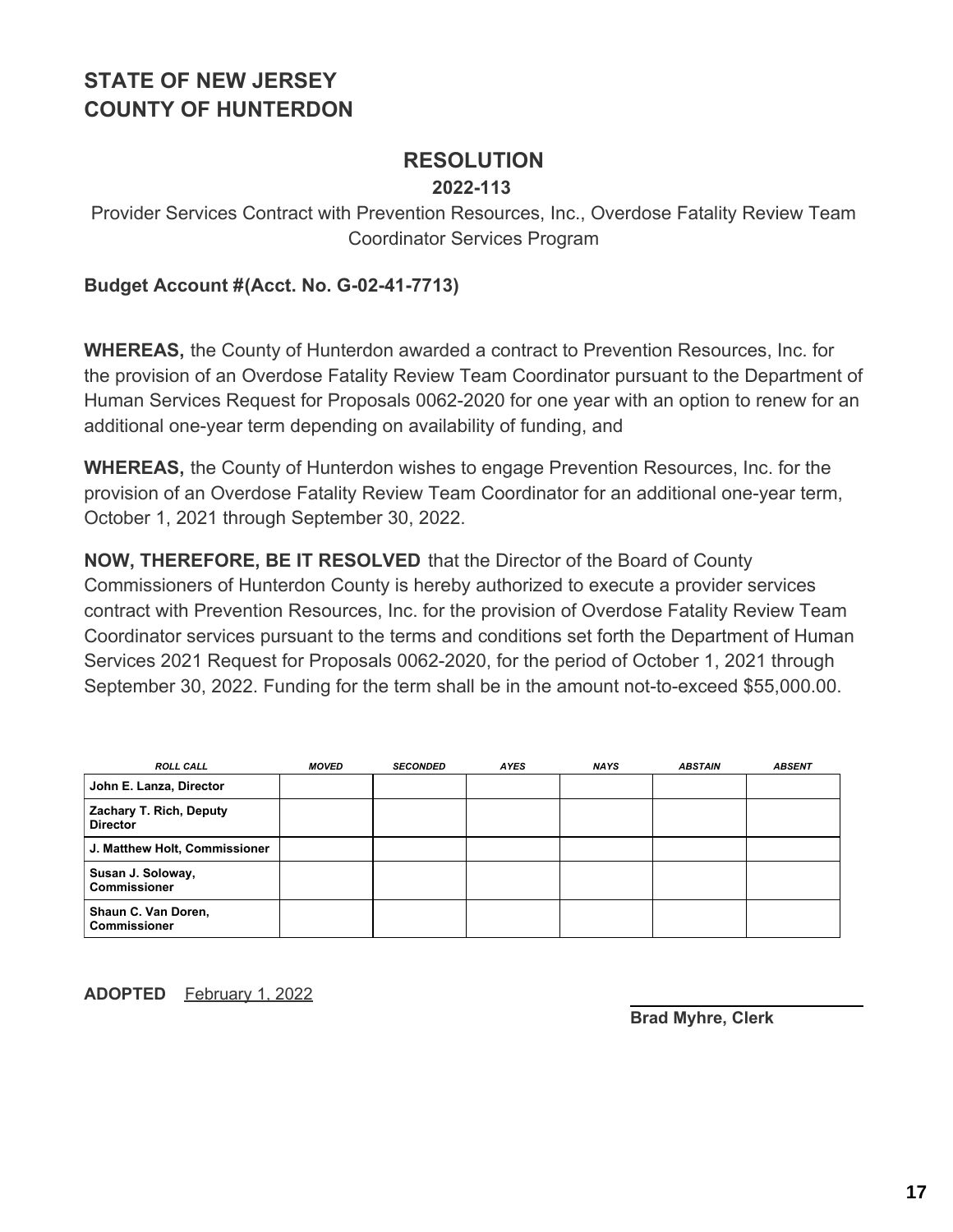### **RESOLUTION**

### **2022-114**

Fiscal Agent Agreement, Hunterdon County Educational Services Commission

#### **Budget Account #(Acct. G-02-41-7622)**

**WHEREAS,** The County of Hunterdon has received a grant from the Governor's Council on Alcoholism and Drug Abuse (GCADA) for the administration of Drug Education Demand Reduction (DEDR) funds. The total amount of funds received for State Fiscal Year 2022 is \$103,198.00, and

**WHEREAS,** the funds available to Hunterdon County are to be administered and distributed through five (5) Municipal Alliance Consortiums: Central Hunterdon, Delaware Valley, North Hunterdon, South Hunterdon and Voorhees, and

**WHEREAS,** in order to provide a streamlined process for the reimbursement of expenditures, Hunterdon County municipalities have expressed interest in the County subcontracting with one Fiscal Agent to perform these functions on behalf of the Municipal Alliance Consortiums, and

**WHEREAS,** the County has identified the Hunterdon County Educational Services Commission (HCESC) as an appropriate entity to act as fiscal agent, in accordance with N.J.S.A. 18A:6-67 and HCESC has agreed to provide such services at no cost to the County.

**NOW, THEREFORE, BE IT RESOLVED** that the Director of the Board of County Commissioners is hereby authorized to execute an Agreement with Hunterdon County Educational Services Commission for the provision of fiscal agent services for the Municipal Alliance Consortiums, pursuant to N.J.S.A. 18A:6-67, for the period of September 1, 2021 through August 31, 2022.

| <b>ROLL CALL</b>                           | <b>MOVED</b> | <b>SECONDED</b> | <b>AYES</b> | <b>NAYS</b> | <b>ABSTAIN</b> | <b>ABSENT</b> |
|--------------------------------------------|--------------|-----------------|-------------|-------------|----------------|---------------|
| John E. Lanza, Director                    |              |                 |             |             |                |               |
| Zachary T. Rich, Deputy<br><b>Director</b> |              |                 |             |             |                |               |
| J. Matthew Holt, Commissioner              |              |                 |             |             |                |               |
| Susan J. Soloway,<br><b>Commissioner</b>   |              |                 |             |             |                |               |
| Shaun C. Van Doren,<br><b>Commissioner</b> |              |                 |             |             |                |               |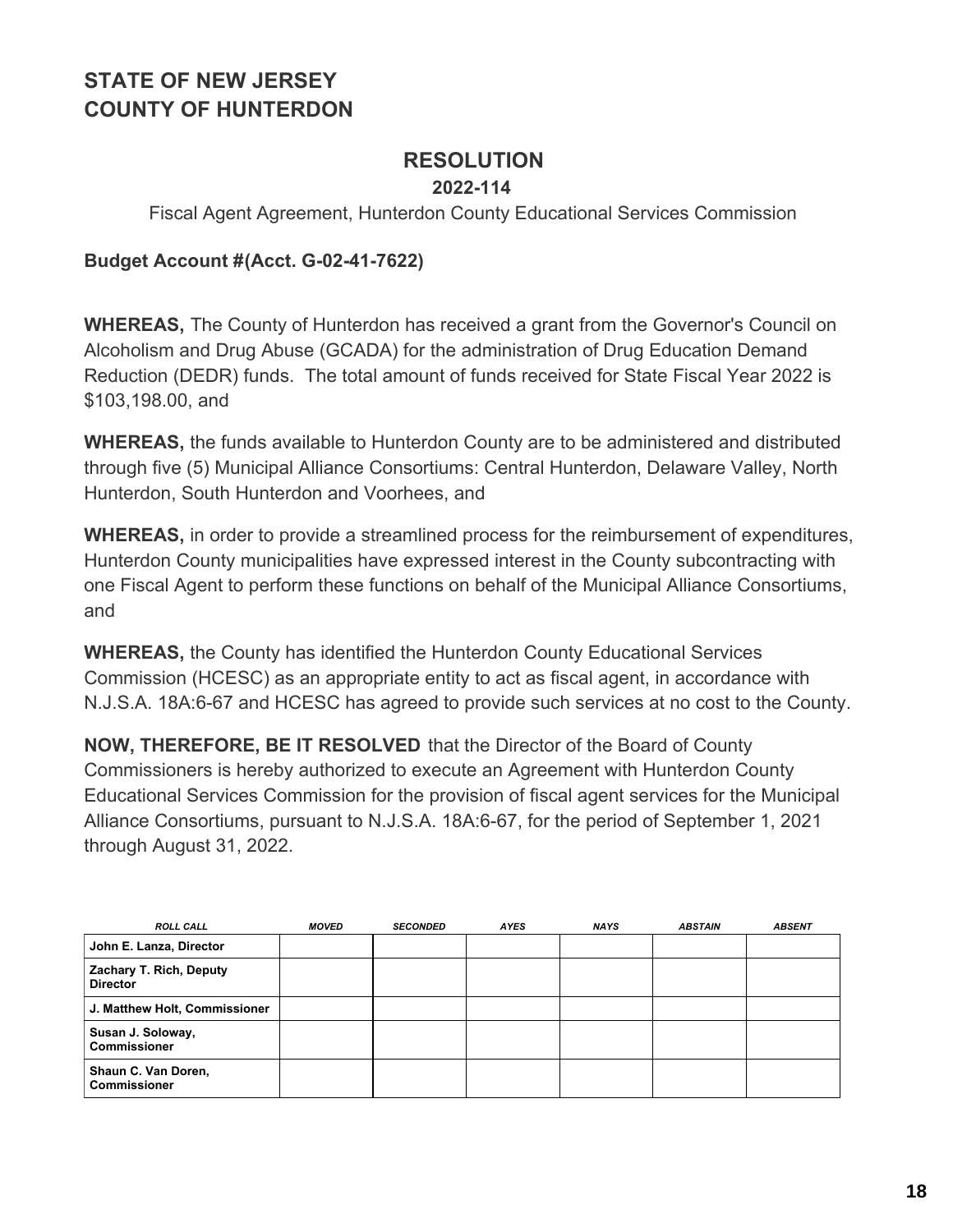**ADOPTED** February 1, 2022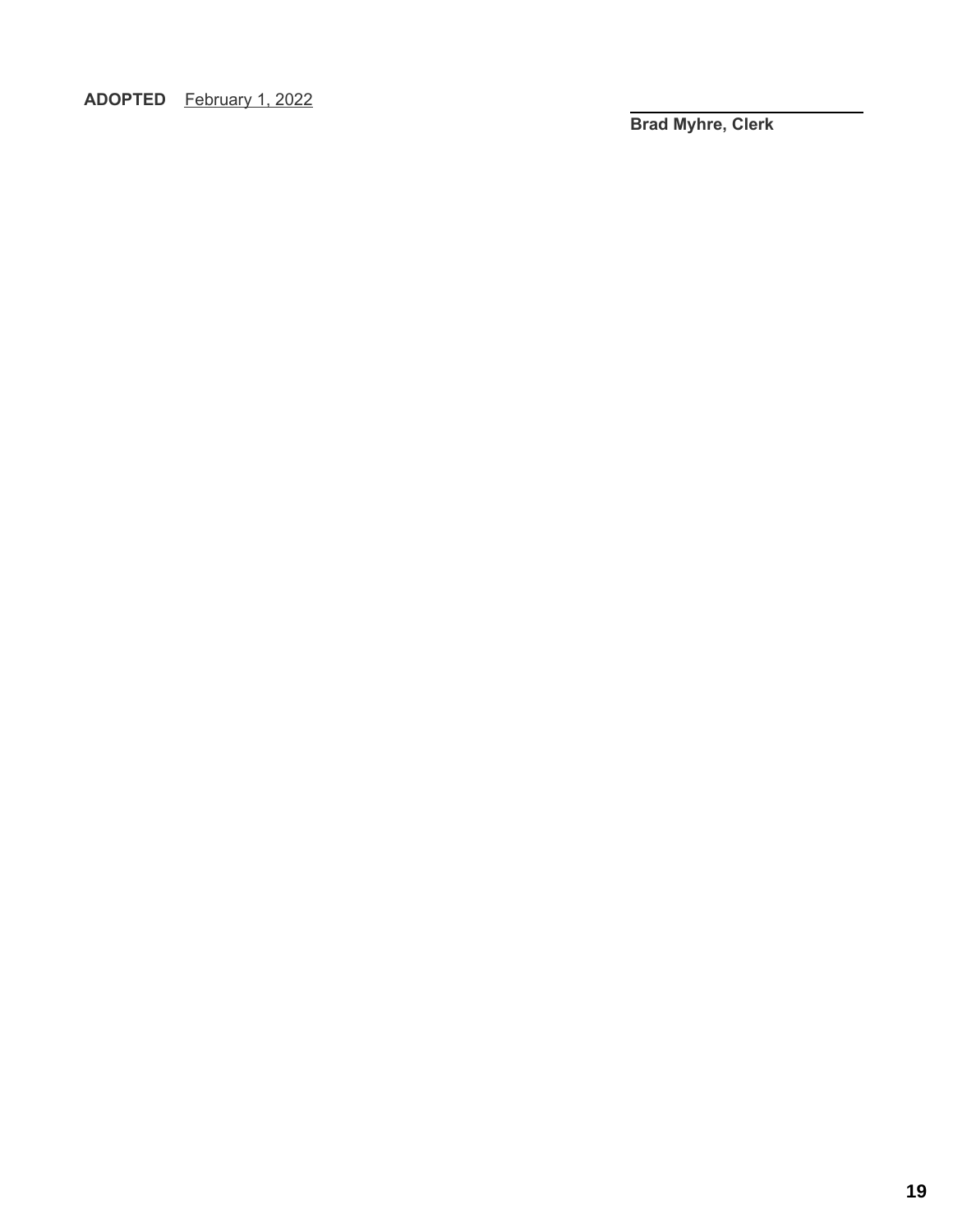### **RESOLUTION**

### **2022-115**

### Performance of Area Plan Contract Services with NORWESCAP, Inc., Residential Maintenance, Safe Housing Program Services

**Budget Account #(Acct. No. G-02-41-7822)**

(Acct. No. G-02-41-7822)

**WHEREAS,** the Hunterdon County Board of County Commissioners entered into a grant agreement with the New Jersey Department of Human Services, Division of Aging Services, for the Hunterdon County Area Plan Grant dated January 1, 2022 through December 31, 2024; and

**WHEREAS,** this grant provides Hunterdon County seniors age 60 and over with Safe Housing, Residential Maintenance program services.

**NOW, THEREFORE, BE IT RESOLVED,** that the Hunterdon County Board of County Commissioners enter into a Contract for Performance, per Request for Proposal #0071-2021, allocating \$38,298.00 (\$12,766.00 per year) to NORWESCAP, Inc. for the period January 1, 2022 through December 31, 2024 for the Residential Maintenance, Safe Housing program; and

**BE IT FURTHER RESOLVED,** that the Director and the Clerk of the Board of County Commissioners be hereby authorized to sign the Contract for Performance of Area Plan Contract Services with NORWESCAP, Inc. for Residential Maintenance, Safe Housing program services on behalf of the County of Hunterdon.

| <b>ROLL CALL</b>                                  | <b>MOVED</b> | <b>SECONDED</b> | <b>AYES</b> | <b>NAYS</b> | <b>ABSTAIN</b> | <b>ABSENT</b> |
|---------------------------------------------------|--------------|-----------------|-------------|-------------|----------------|---------------|
| John E. Lanza, Director                           |              |                 |             |             |                |               |
| <b>Zachary T. Rich, Deputy</b><br><b>Director</b> |              |                 |             |             |                |               |
| J. Matthew Holt, Commissioner                     |              |                 |             |             |                |               |
| Susan J. Soloway,<br><b>Commissioner</b>          |              |                 |             |             |                |               |
| Shaun C. Van Doren,<br>l Commissioner             |              |                 |             |             |                |               |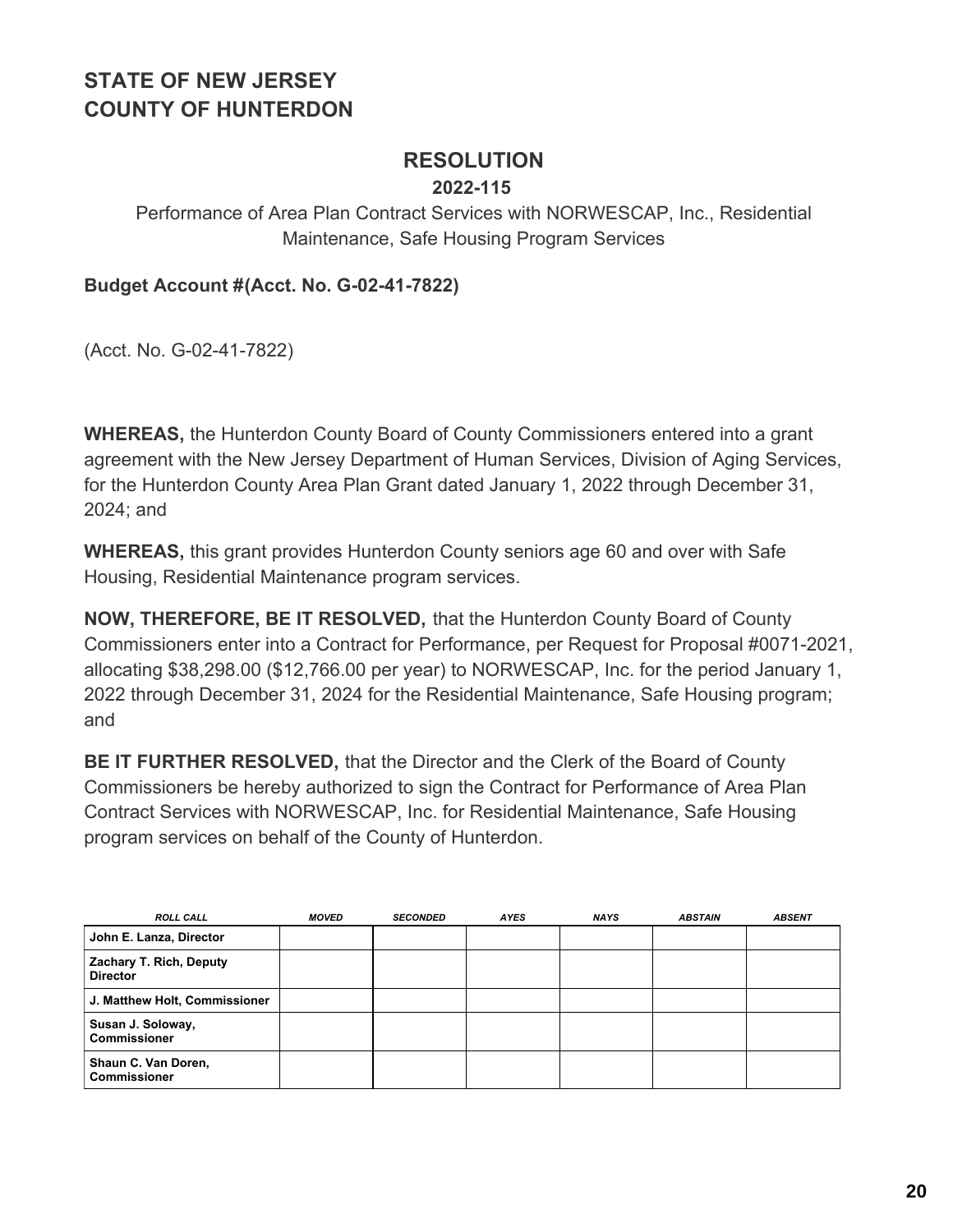**ADOPTED** February 1, 2022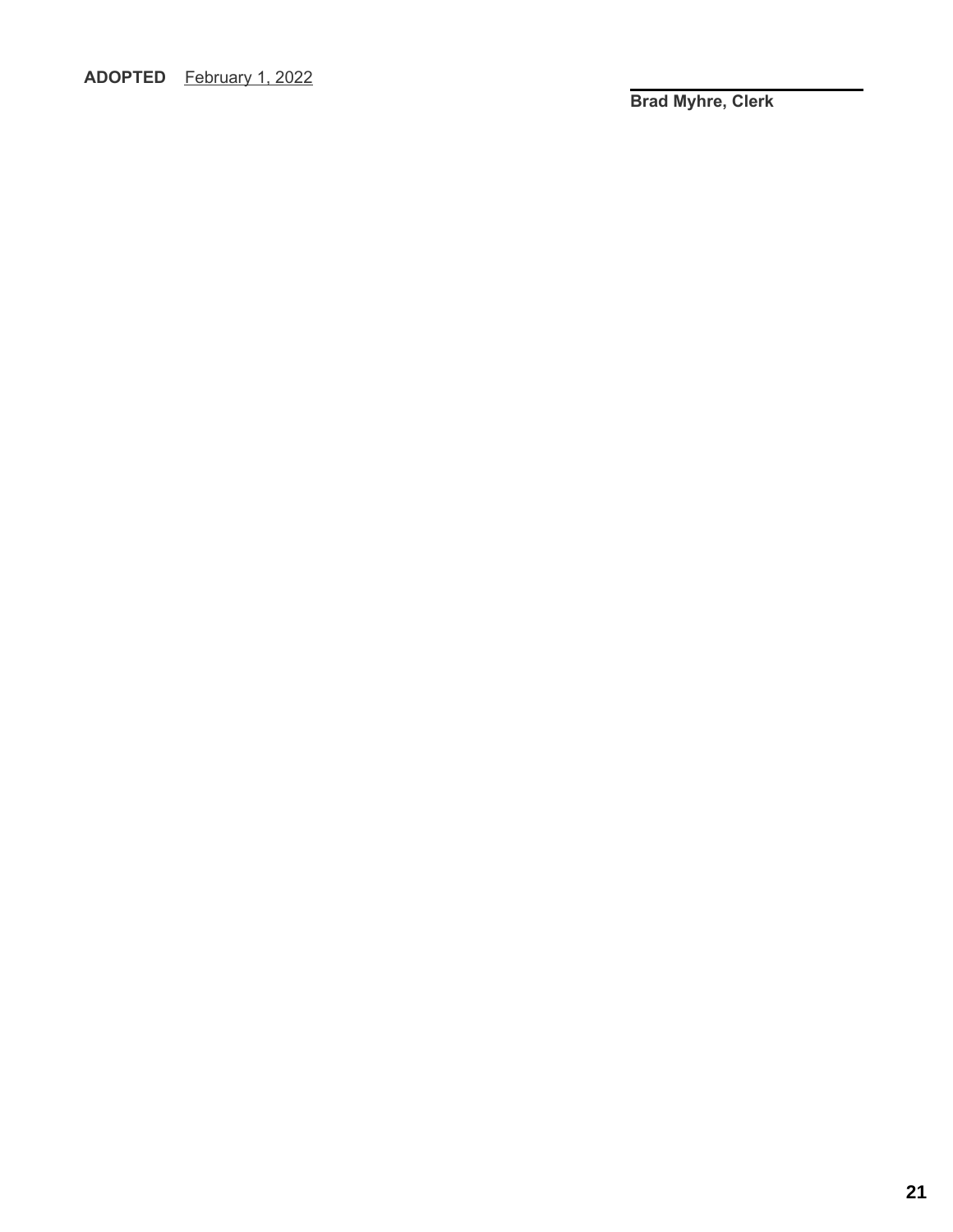# **RESOLUTION**

#### **2022-116**

Memorandum of Understanding (MOU), Department of Human Services of Hunterdon, Sussex and Warren Counties and Monarch Housing Associates, Inc.

**Budget Account #(Acct. 27-036K-200)**

(Acct. 27-036K-200)

**WHEREAS,** the Counties of Hunterdon, Sussex, and Warren comprise the Tri-County Continuum of Care and intend to prepare a Continuum of Care plan as required by Title IV of the McKinney-Vento Homeless Assistance Act; and

**WHEREAS,** the Counties of Hunterdon, Sussex, and Warren desire to avail themselves of the services of a Housing Consultant, through an agreement with Monarch Housing Associates, Inc., to assist and counsel the Tri-County Continuum of Care in matters affecting the preparation of all aspects of the Continuum of Care application for HUD funding for homeless programs; and

**WHEREAS,** that the Counties of Hunterdon, Sussex, and Warren agree to compensate Monarch Housing Associates, Inc. in equal shares (\$3,333.33), by payment of a fee in the amount of \$10,000.00.

**NOW, THEREFORE, BE IT RESOLVED,** that the Board of County Commissioners hereby authorizes the Administrator of the Hunterdon County Department of Human Services to sign on behalf of the County, a Contract for Housing Consultant Services for the Tri-County Continuum of Care with Monarch Housing Associates, Inc. for the period July 1, 2021 through June 30, 2022, with the option for renew for two additional one-year terms.

| <b>ROLL CALL</b>                                  | <b>MOVED</b> | <b>SECONDED</b> | <b>AYES</b> | <b>NAYS</b> | <b>ABSTAIN</b> | <b>ABSENT</b> |
|---------------------------------------------------|--------------|-----------------|-------------|-------------|----------------|---------------|
| John E. Lanza, Director                           |              |                 |             |             |                |               |
| <b>Zachary T. Rich, Deputy</b><br><b>Director</b> |              |                 |             |             |                |               |
| J. Matthew Holt, Commissioner                     |              |                 |             |             |                |               |
| Susan J. Soloway,<br><b>Commissioner</b>          |              |                 |             |             |                |               |
| Shaun C. Van Doren,<br><b>Commissioner</b>        |              |                 |             |             |                |               |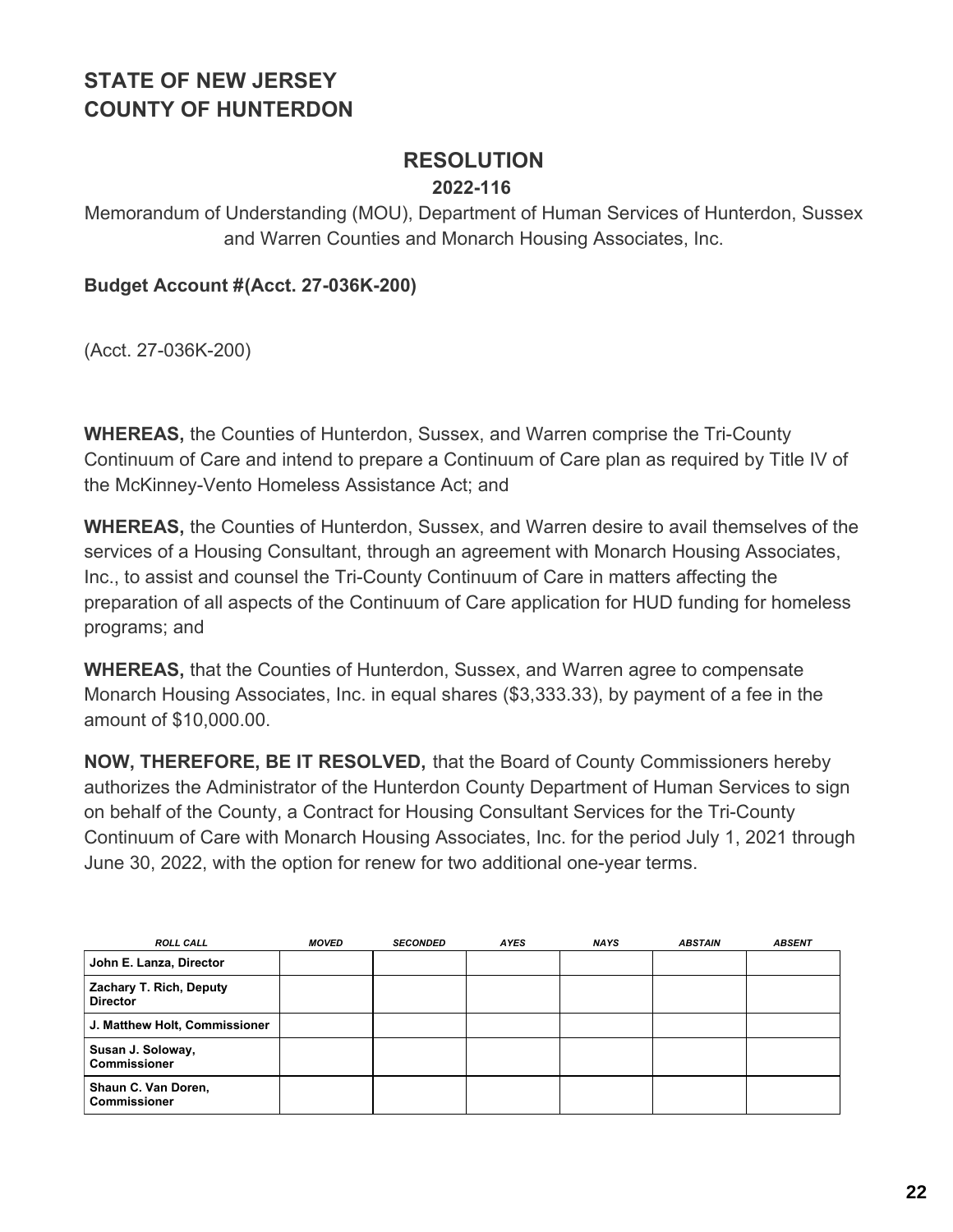**ADOPTED** February 1, 2022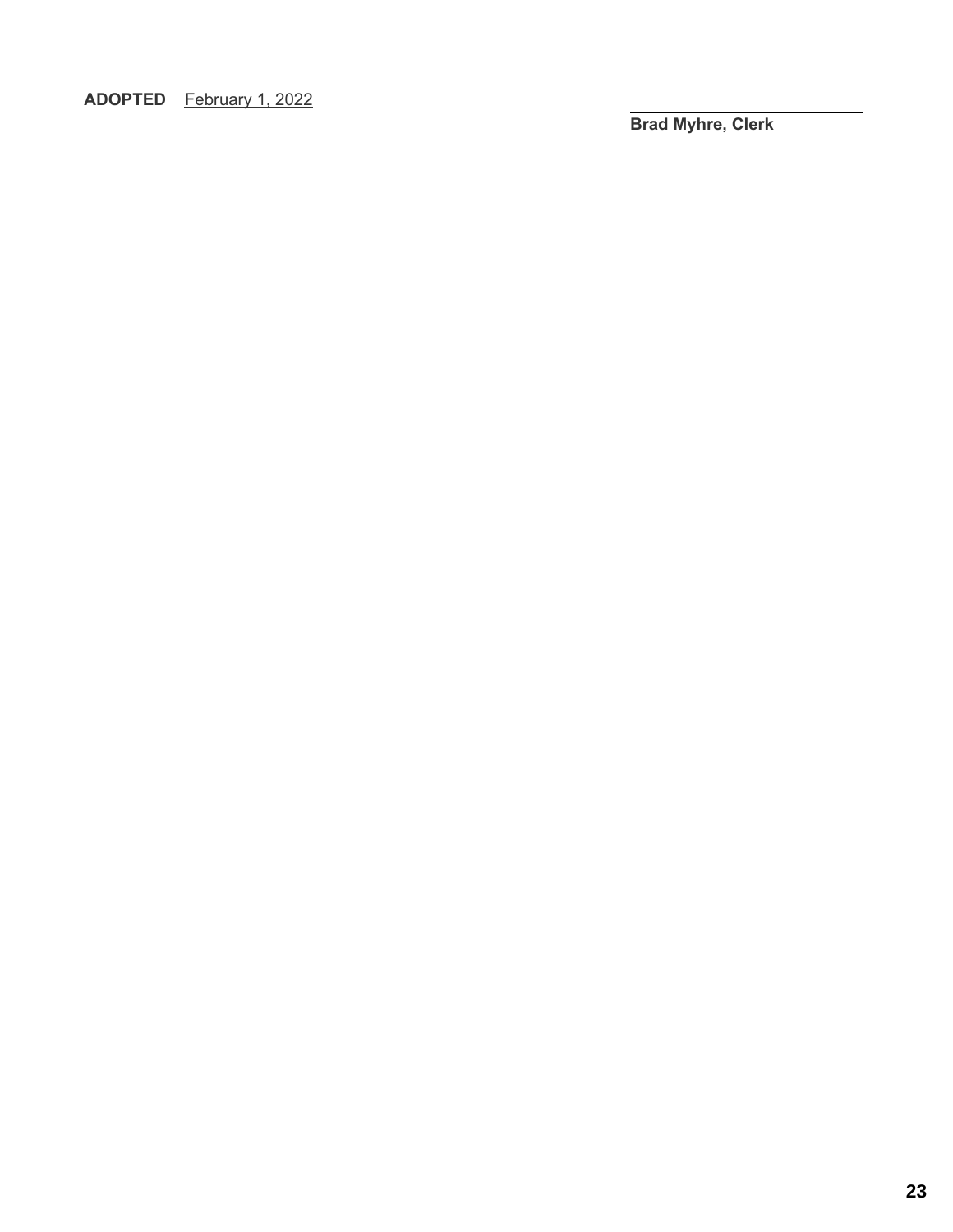### **RESOLUTION**

#### **2022-117**

#### AMENDMENT to RESOLUTION 2022-75 AUTHORIZING REQUISTION R1-06402

#### **Budget Account #C-04-55-2112-127**

**WHEREAS** the Local Public Contracts Law requires that purchases in excess of \$44,000.00 be approved by resolution of the Governing Body; and

**NOW, THEREFORE, BE IT RESOLVED,** that the Board of County Commissioners of the County of Hunterdon does hereby approve the purchase of commodity(s)/service(s), requisition(s), #R1-06402 with Murray Paving & Concrete, LLC., located at 210 South Newman Street Suite 1 in Hackensack, New Jersey 07601 for the rehabilitation of the Sunnyside parking lot from damages caused by Tropical Storm Ida, in an amount not to exceed \$92,450.91; and

**BE IT FURTHER RESOLVED,** the commodity(s)/service(s) will be purchased under Accounts C-04-55- 2112-127; and

**BE IT FURTHER RESOLVED** that the Chief Financial Officer of the County of Hunterdon has certified the availability of funding in the County Budget.

| <b>ROLL CALL</b>                           | <b>MOVED</b> | <b>SECONDED</b> | <b>AYES</b> | <b>NAYS</b> | <b>ABSTAIN</b> | <b>ABSENT</b> |
|--------------------------------------------|--------------|-----------------|-------------|-------------|----------------|---------------|
| John E. Lanza, Director                    |              |                 |             |             |                |               |
| Zachary T. Rich, Deputy<br><b>Director</b> |              |                 |             |             |                |               |
| J. Matthew Holt, Commissioner              |              |                 |             |             |                |               |
| Susan J. Soloway,<br><b>Commissioner</b>   |              |                 |             |             |                |               |
| Shaun C. Van Doren,<br><b>Commissioner</b> |              |                 |             |             |                |               |

**ADOPTED** February 1, 2022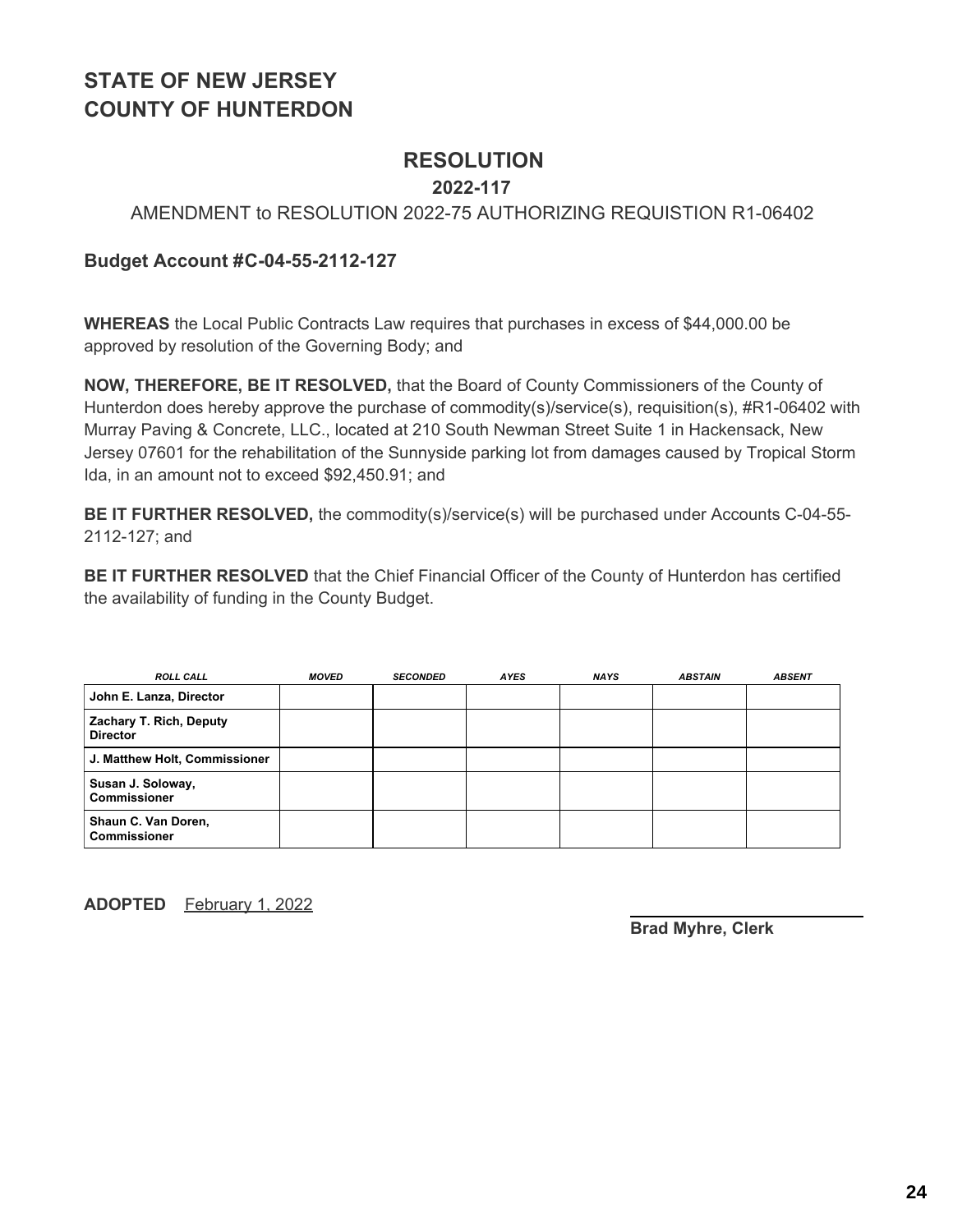### **RESOLUTION**

#### **2022-118**

#### R1-06420: Amendment to 2022-76

#### **Budget Account # C-04-55-2112-128**

**WHEREAS** the Local Public Contracts Law requires that purchases in excess of \$44,000.00 be approved by resolution of the Governing Body; and

**NOW, THEREFORE, BE IT RESOLVED,** that the Board of County Commissioners of the County of Hunterdon does hereby approve the purchase of commodity(s)/service(s), requisition(s), #R1-06420 with Murray Paving & Concrete, LLC., located at 210 South Newman Street Suite 1 in Hackensack, New Jersey 07601 for the rehabilitation of the Wescott Preserve parking lot from damages caused by Tropical Storm Ida in an amount not to exceed \$86,961.72; and

**BE IT FURTHER RESOLVED,** the commodity(s)/service(s) will be purchased under Accounts C-04-55- 2112-128; and

**BE IT FURTHER RESOLVED** that the Chief Financial Officer of the County of Hunterdon has certified the availability of funding in the County Budget.

| <b>ROLL CALL</b>                           | <b>MOVED</b> | <b>SECONDED</b> | <b>AYES</b> | <b>NAYS</b> | <b>ABSTAIN</b> | <b>ABSENT</b> |
|--------------------------------------------|--------------|-----------------|-------------|-------------|----------------|---------------|
| John E. Lanza, Director                    |              |                 |             |             |                |               |
| Zachary T. Rich, Deputy<br><b>Director</b> |              |                 |             |             |                |               |
| J. Matthew Holt, Commissioner              |              |                 |             |             |                |               |
| Susan J. Soloway,<br><b>Commissioner</b>   |              |                 |             |             |                |               |
| Shaun C. Van Doren,<br><b>Commissioner</b> |              |                 |             |             |                |               |

**ADOPTED** February 1, 2022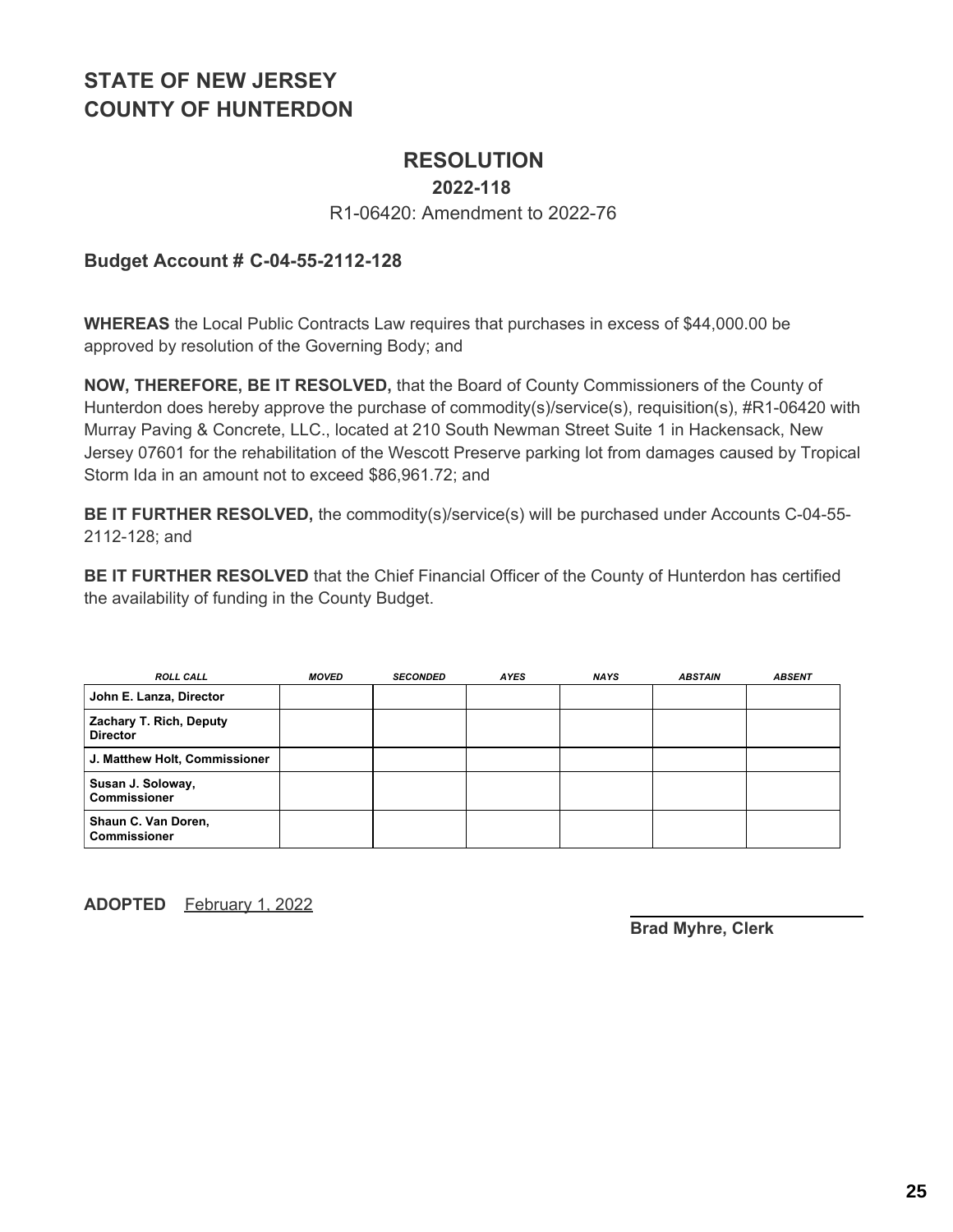#### **RESOLUTION 2022-119**

New Hire, Llesenia Maldonado, Department of Human Services, Division of Housing

**BE IT RESOLVED,** that the Hunterdon County Board of County Commissioners approves the hire and provisional appointment of Llesenia Maldonado as a Housing Assistance Technician in the Hunterdon County Department of Human Services/Division of Housing, contingent upon the successful outcome of a post offer medical evaluation.

| Effective:           | February 7, 2022           |
|----------------------|----------------------------|
| Base Salary:         | \$35,000.00                |
| <b>Weekly Hours:</b> | 35                         |
| Union:               | CWA Local 1036/Rank & File |

| <b>ROLL CALL</b>                           | <b>MOVED</b> | <b>SECONDED</b> | <b>AYES</b> | <b>NAYS</b> | <b>ABSTAIN</b> | <b>ABSENT</b> |
|--------------------------------------------|--------------|-----------------|-------------|-------------|----------------|---------------|
| John E. Lanza, Director                    |              |                 |             |             |                |               |
| Zachary T. Rich, Deputy<br><b>Director</b> |              |                 |             |             |                |               |
| J. Matthew Holt, Commissioner              |              |                 |             |             |                |               |
| Susan J. Soloway,<br><b>Commissioner</b>   |              |                 |             |             |                |               |
| Shaun C. Van Doren,<br><b>Commissioner</b> |              |                 |             |             |                |               |

**ADOPTED** February 1, 2022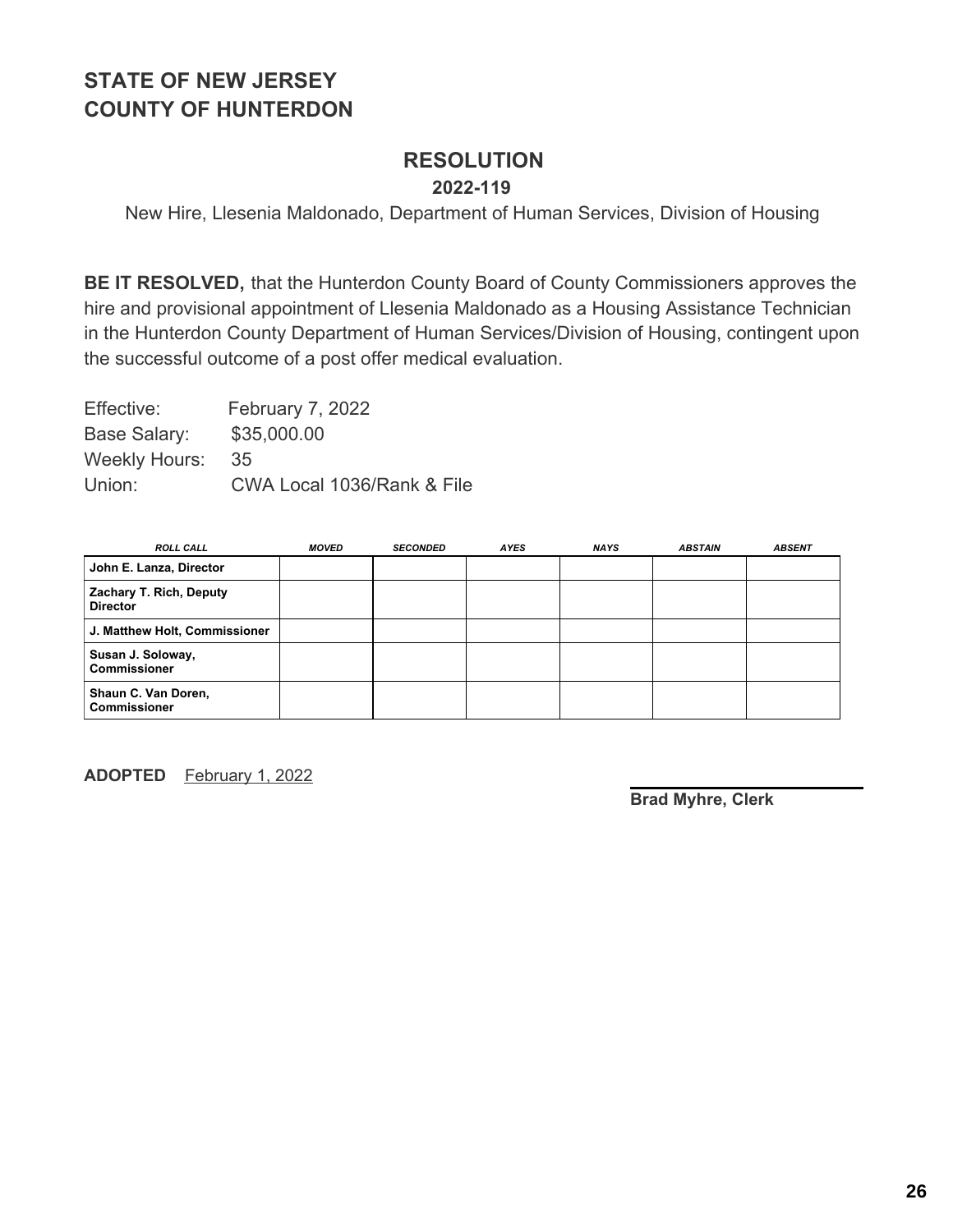## **RESOLUTION**

**2022-120**

New Hire, Albert VanAllen, Department of Public Works, Division of Roads

**BE IT RESOLVED,** that the Hunterdon County Board of County Commissioners approves the hire and permanent appointment of Albert VanAllen as a Laborer in the Hunterdon County Department of Public Works, Division of Roads, contingent upon the successful outcome of a post offer medical evaluation.

Effective: February 7, 2022 Base Salary: \$33,920.00 Weekly Hours: 40 Union: CWA Local 1036/Rank & File

| <b>ROLL CALL</b>                           | <b>MOVED</b> | <b>SECONDED</b> | <b>AYES</b> | <b>NAYS</b> | <b>ABSTAIN</b> | <b>ABSENT</b> |
|--------------------------------------------|--------------|-----------------|-------------|-------------|----------------|---------------|
| John E. Lanza, Director                    |              |                 |             |             |                |               |
| Zachary T. Rich, Deputy<br><b>Director</b> |              |                 |             |             |                |               |
| J. Matthew Holt, Commissioner              |              |                 |             |             |                |               |
| Susan J. Soloway,<br><b>Commissioner</b>   |              |                 |             |             |                |               |
| Shaun C. Van Doren,<br><b>Commissioner</b> |              |                 |             |             |                |               |

**ADOPTED** February 1, 2022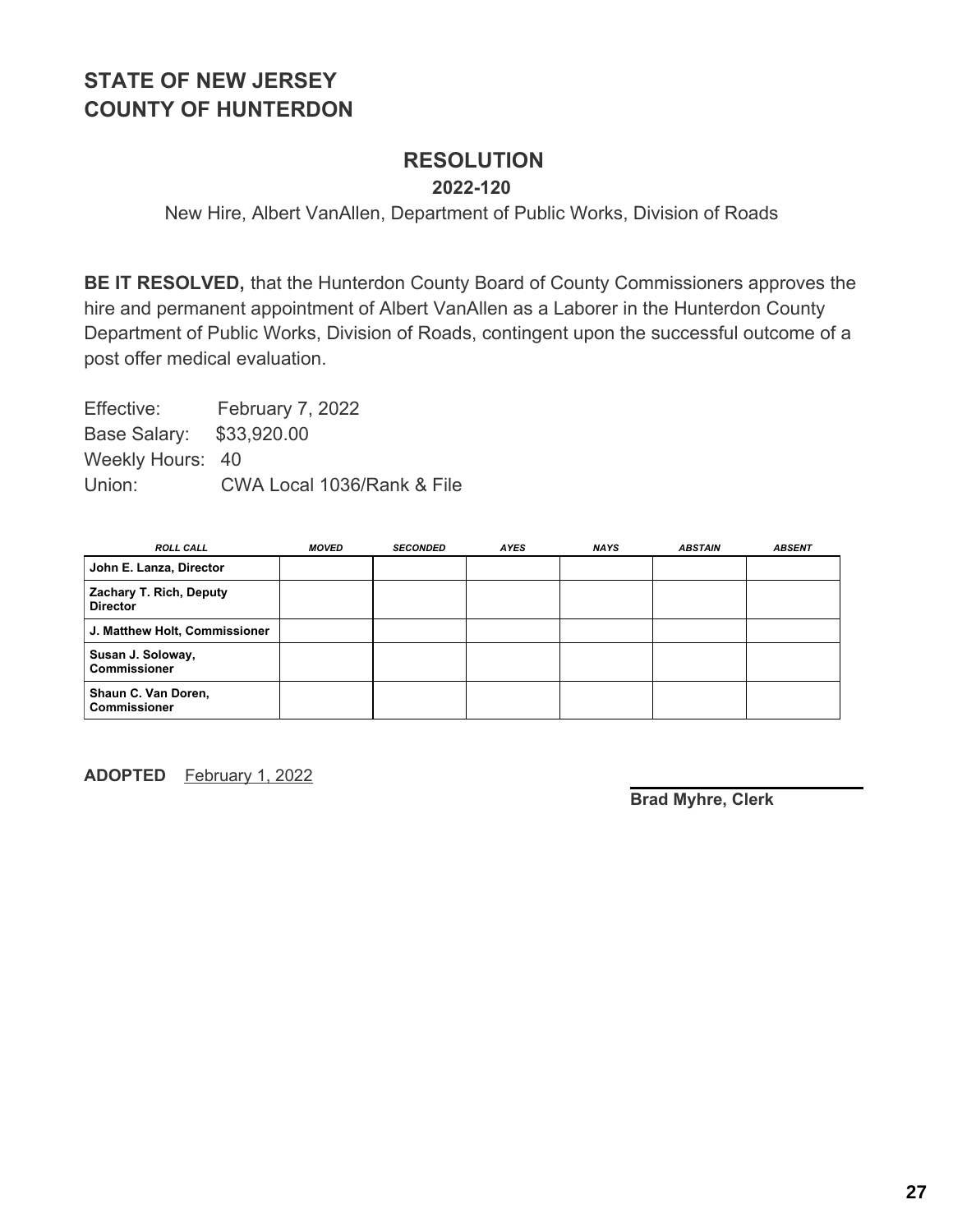## **RESOLUTION**

**2022-121**

New Hire, Phillip Leidner, Department of Administrative Services, Division of Vehicle Services

**BE IT RESOLVED,** that the Hunterdon County Board of County Commissioners approves the hire and provisional appointment of Phillip Leidner as a Storekeeper in the Hunterdon County Department of Administrative Services/Division of Vehicle Services, contingent upon the successful outcome of a post offer medical evaluation.

Effective: February 7, 2022 Base Salary: \$33,800.00 Weekly Hours: 40 Union: CWA Local 1036/Rank & File

| <b>ROLL CALL</b>                           | <b>MOVED</b> | <b>SECONDED</b> | <b>AYES</b> | <b>NAYS</b> | <b>ABSTAIN</b> | <b>ABSENT</b> |
|--------------------------------------------|--------------|-----------------|-------------|-------------|----------------|---------------|
| John E. Lanza, Director                    |              |                 |             |             |                |               |
| Zachary T. Rich, Deputy<br><b>Director</b> |              |                 |             |             |                |               |
| J. Matthew Holt, Commissioner              |              |                 |             |             |                |               |
| Susan J. Soloway,<br><b>Commissioner</b>   |              |                 |             |             |                |               |
| Shaun C. Van Doren,<br><b>Commissioner</b> |              |                 |             |             |                |               |

**ADOPTED** February 1, 2022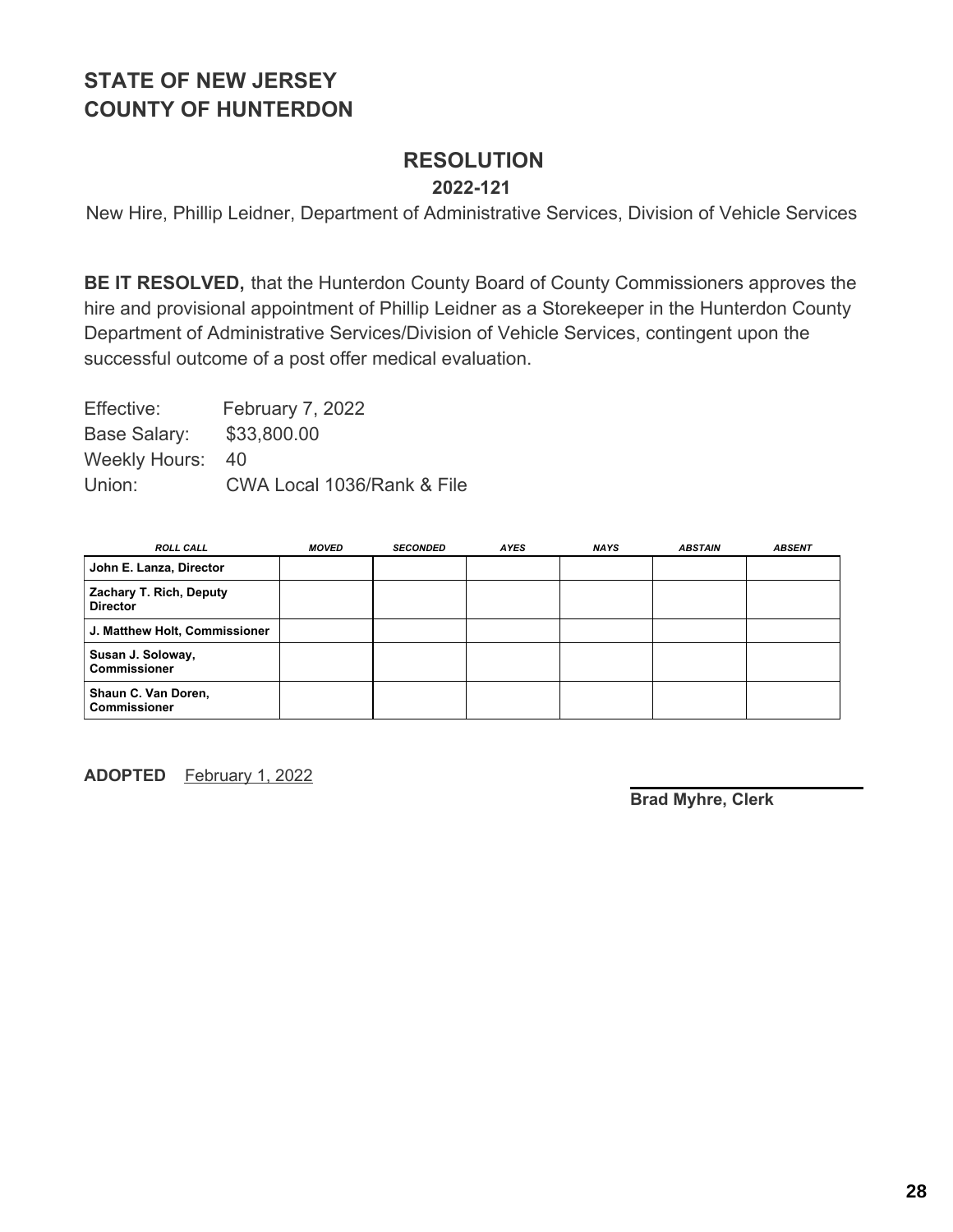### **RESOLUTION**

**2022-122**

Promotion, Chelsea Rizzolo, Library

**BE IT RESOLVED,** that the Hunterdon County Board of County Commissioners approves the promotion and provisional appointment of Chelsea Rizzolo as a Librarian 2 in the Hunterdon County Library

Effective: February 7, 2022 Base Salary: \$57,656.88 Weekly Hours: 35 Union: CWA Local 1036/Rank and File

| <b>ROLL CALL</b>                           | <i><b>MOVED</b></i> | <b>SECONDED</b> | <b>AYES</b> | <b>NAYS</b> | <b>ABSTAIN</b> | <b>ABSENT</b> |
|--------------------------------------------|---------------------|-----------------|-------------|-------------|----------------|---------------|
| John E. Lanza, Director                    |                     |                 |             |             |                |               |
| Zachary T. Rich, Deputy<br><b>Director</b> |                     |                 |             |             |                |               |
| J. Matthew Holt, Commissioner              |                     |                 |             |             |                |               |
| Susan J. Soloway,<br><b>Commissioner</b>   |                     |                 |             |             |                |               |
| Shaun C. Van Doren,<br><b>Commissioner</b> |                     |                 |             |             |                |               |

**ADOPTED** February 1, 2022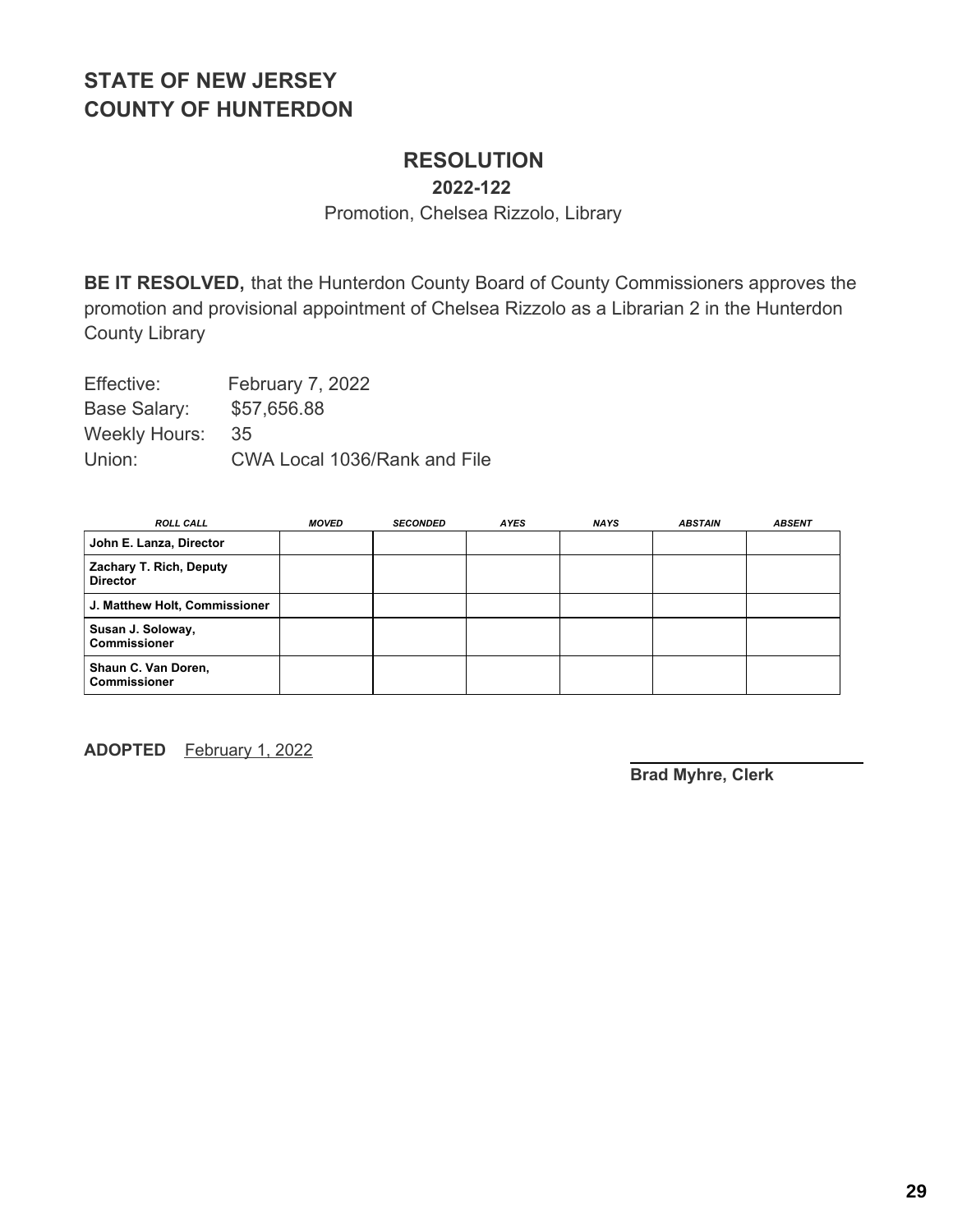### **RESOLUTION**

**2022-123**

Promotion, Rickey Esposito Jr., Department of Public Works, Division of Roads

**BE IT RESOLVED,** that the Hunterdon County Board of County Commissioners approves the promotion and provisional appointment of Rickey Esposito Jr as a Road Repairer 1 in the Hunterdon County Department of Public Works, Division of Roads upon successful training and receipt of a Commercial Driver's License Class B, per CWA Local 1036/Rank and File Collective Bargaining Agreement, Article 10, C.3.

| Date             | Salarv      |
|------------------|-------------|
| October 28, 2021 | \$34,689.60 |
| January 1, 2022  | \$38,089.60 |

| <b>ROLL CALL</b>                           | <b>MOVED</b> | <b>SECONDED</b> | AYES | NAYS | <b>ABSTAIN</b> | <b>ABSENT</b> |
|--------------------------------------------|--------------|-----------------|------|------|----------------|---------------|
| John E. Lanza, Director                    |              |                 |      |      |                |               |
| Zachary T. Rich, Deputy<br><b>Director</b> |              |                 |      |      |                |               |
| J. Matthew Holt, Commissioner              |              |                 |      |      |                |               |
| Susan J. Soloway,<br><b>Commissioner</b>   |              |                 |      |      |                |               |
| Shaun C. Van Doren,<br><b>Commissioner</b> |              |                 |      |      |                |               |

**ADOPTED** February 1, 2022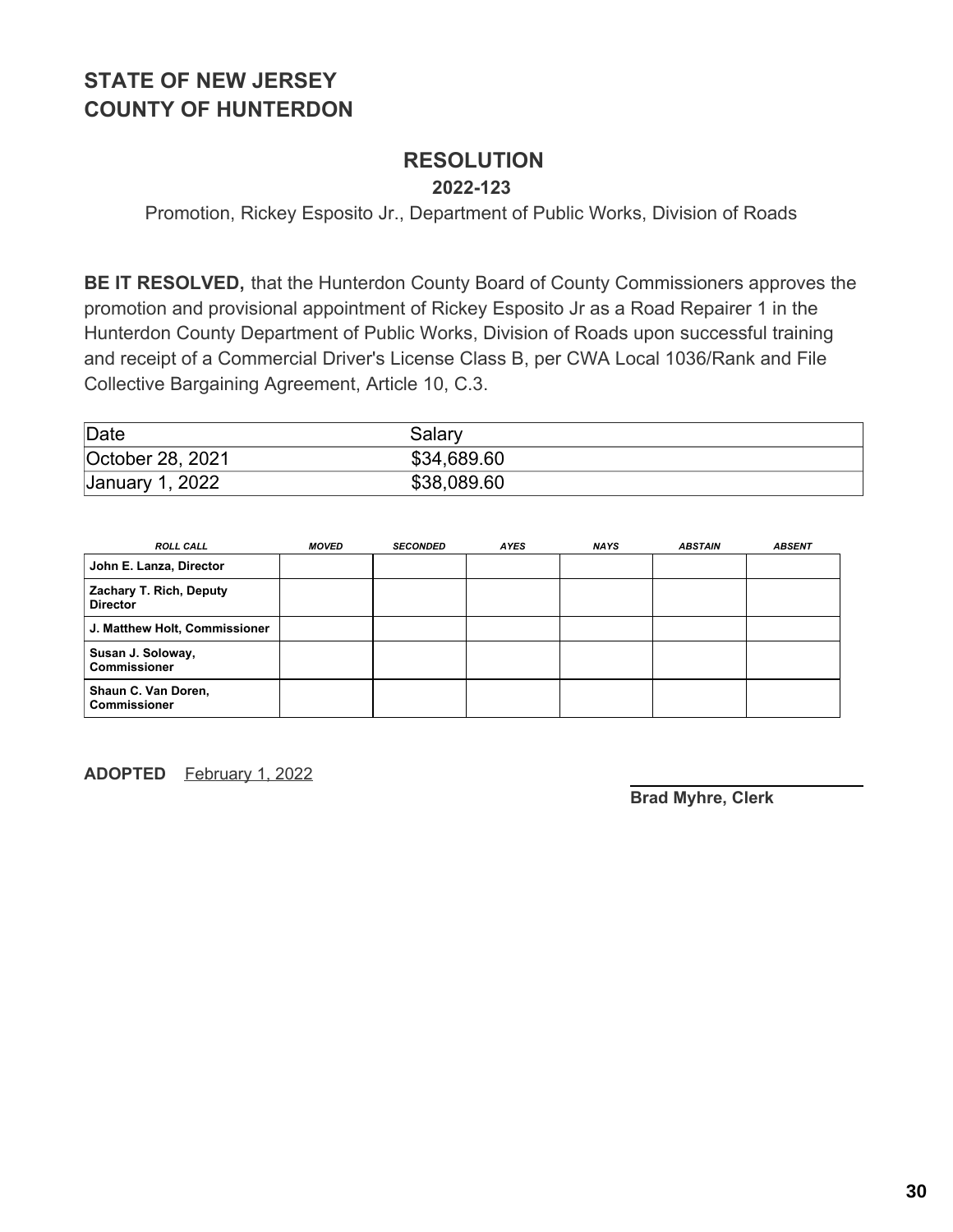### **RESOLUTION**

**2022-124**

Salary Adjustment, Julia Ahearn, Office of the Prosecutor

**BE IT RESOLVED,** that the Hunterdon County Board of County Commissioners acknowledges the action of Hunterdon County Prosecutor Renee Robeson to approve a salary adjustment for Julia Ahearn, County Investigator, upon graduation from the police academy.

Effective Date: December 10, 2021 Base Salary: \$50,000.00 Weekly Hours: 35 Union: PBA 188

| <b>ROLL CALL</b>                           | <b>MOVED</b> | <b>SECONDED</b> | <b>AYES</b> | <b>NAYS</b> | <b>ABSTAIN</b> | <b>ABSENT</b> |
|--------------------------------------------|--------------|-----------------|-------------|-------------|----------------|---------------|
| John E. Lanza, Director                    |              |                 |             |             |                |               |
| Zachary T. Rich, Deputy<br><b>Director</b> |              |                 |             |             |                |               |
| J. Matthew Holt, Commissioner              |              |                 |             |             |                |               |
| Susan J. Soloway,<br><b>Commissioner</b>   |              |                 |             |             |                |               |
| Shaun C. Van Doren,<br><b>Commissioner</b> |              |                 |             |             |                |               |

**ADOPTED** February 1, 2022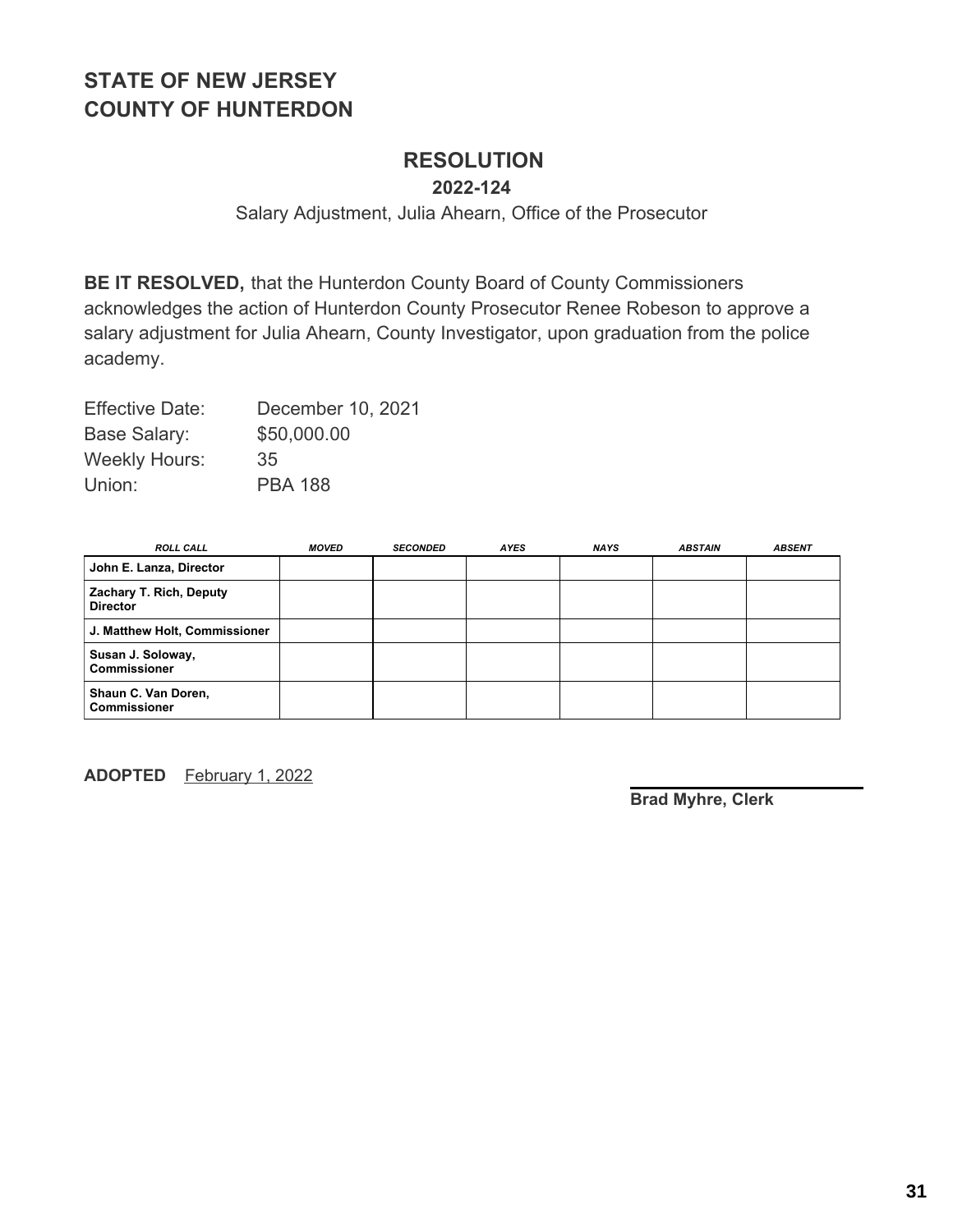## **RESOLUTION**

**2022-125**

Salary Adjustment, John Gamatko, Department of Public Works, Division of Roads

**BE IT RESOLVED,** that the Hunterdon County Board of County Commissioners approves that John Gamatko temporary Supervisor of Roads in the Hunterdon County Department of Public Works, Division of Roads, be returned to his regular position and salary of Equipment Operator after being granted a temporary/interim salary adjustment in accordance with the Collective Bargaining Agreement with CWA Local 1036 for temporarily filling the role of Supervisor of Roads

| Date             | Salary      |
|------------------|-------------|
| November 1, 2021 | \$55,549.01 |
| January 1, 2022  | \$57,949.01 |

| <b>ROLL CALL</b>                           | <b>MOVED</b> | <b>SECONDED</b> | <b>AYES</b> | <b>NAYS</b> | <b>ABSTAIN</b> | <b>ABSENT</b> |
|--------------------------------------------|--------------|-----------------|-------------|-------------|----------------|---------------|
| John E. Lanza, Director                    |              |                 |             |             |                |               |
| Zachary T. Rich, Deputy<br><b>Director</b> |              |                 |             |             |                |               |
| J. Matthew Holt, Commissioner              |              |                 |             |             |                |               |
| Susan J. Soloway,<br><b>Commissioner</b>   |              |                 |             |             |                |               |
| Shaun C. Van Doren,<br><b>Commissioner</b> |              |                 |             |             |                |               |

**ADOPTED** February 1, 2022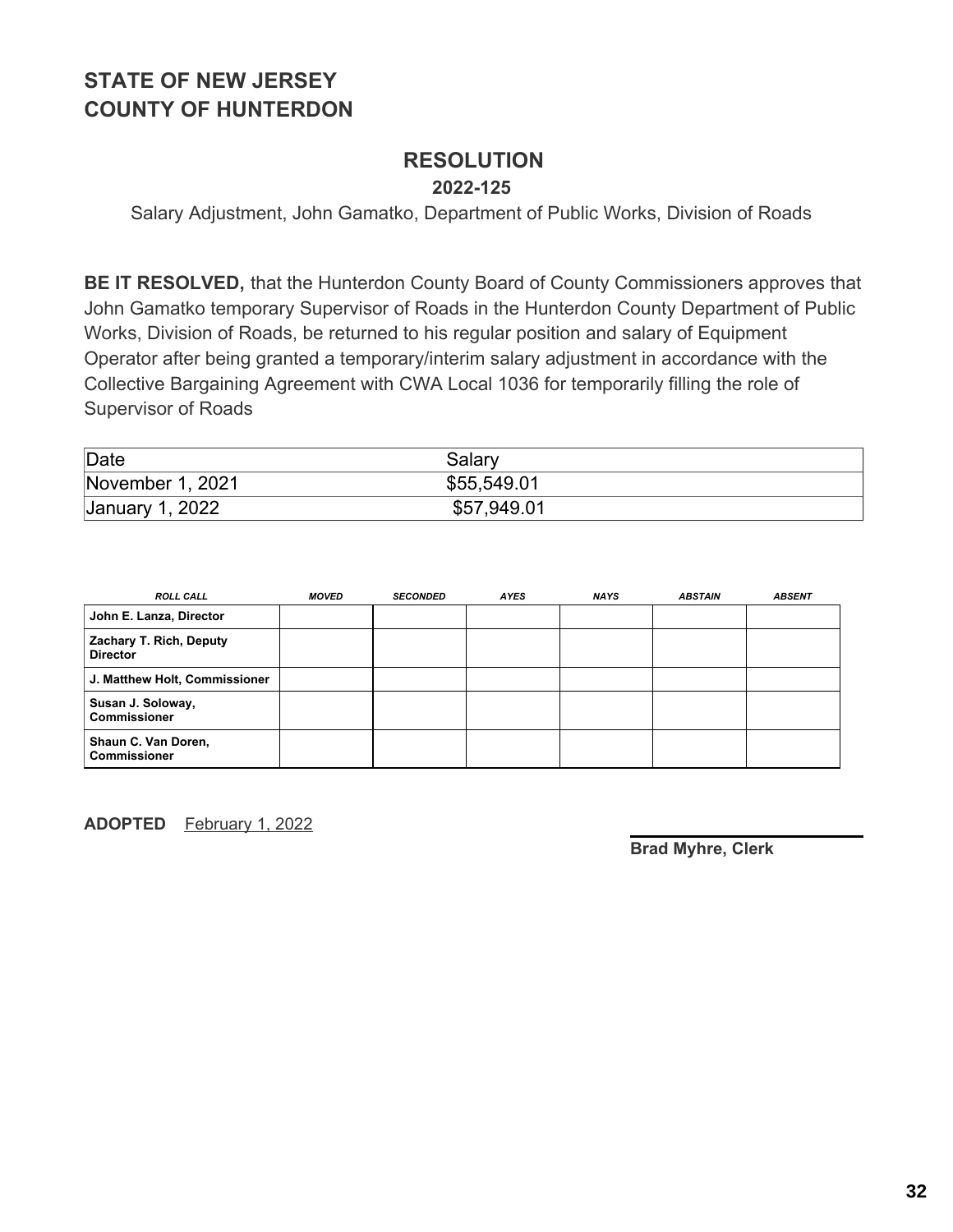### **RESOLUTION**

**2022-126**

Longevity, CWA Local 1036, Rank and File

**BE IT RESOLVED,** that the longevity payments for the following employees covered under the Collective Bargaining Agreement between CWA Local 1036 Rank & File/Non-Supervisory Unit and the County of Hunterdon be hereby established as follows, effective January 1, 2022:

| <b>Richard Booth</b> | \$1,600.00 |
|----------------------|------------|
| <b>Scott Howarth</b> | \$1,600.00 |

| <b>ROLL CALL</b>                           | <b>MOVED</b> | <b>SECONDED</b> | <b>AYES</b> | <b>NAYS</b> | <b>ABSTAIN</b> | <b>ABSENT</b> |
|--------------------------------------------|--------------|-----------------|-------------|-------------|----------------|---------------|
| John E. Lanza, Director                    |              |                 |             |             |                |               |
| Zachary T. Rich, Deputy<br><b>Director</b> |              |                 |             |             |                |               |
| J. Matthew Holt, Commissioner              |              |                 |             |             |                |               |
| Susan J. Soloway,<br><b>Commissioner</b>   |              |                 |             |             |                |               |
| Shaun C. Van Doren,<br><b>Commissioner</b> |              |                 |             |             |                |               |

**ADOPTED** February 1, 2022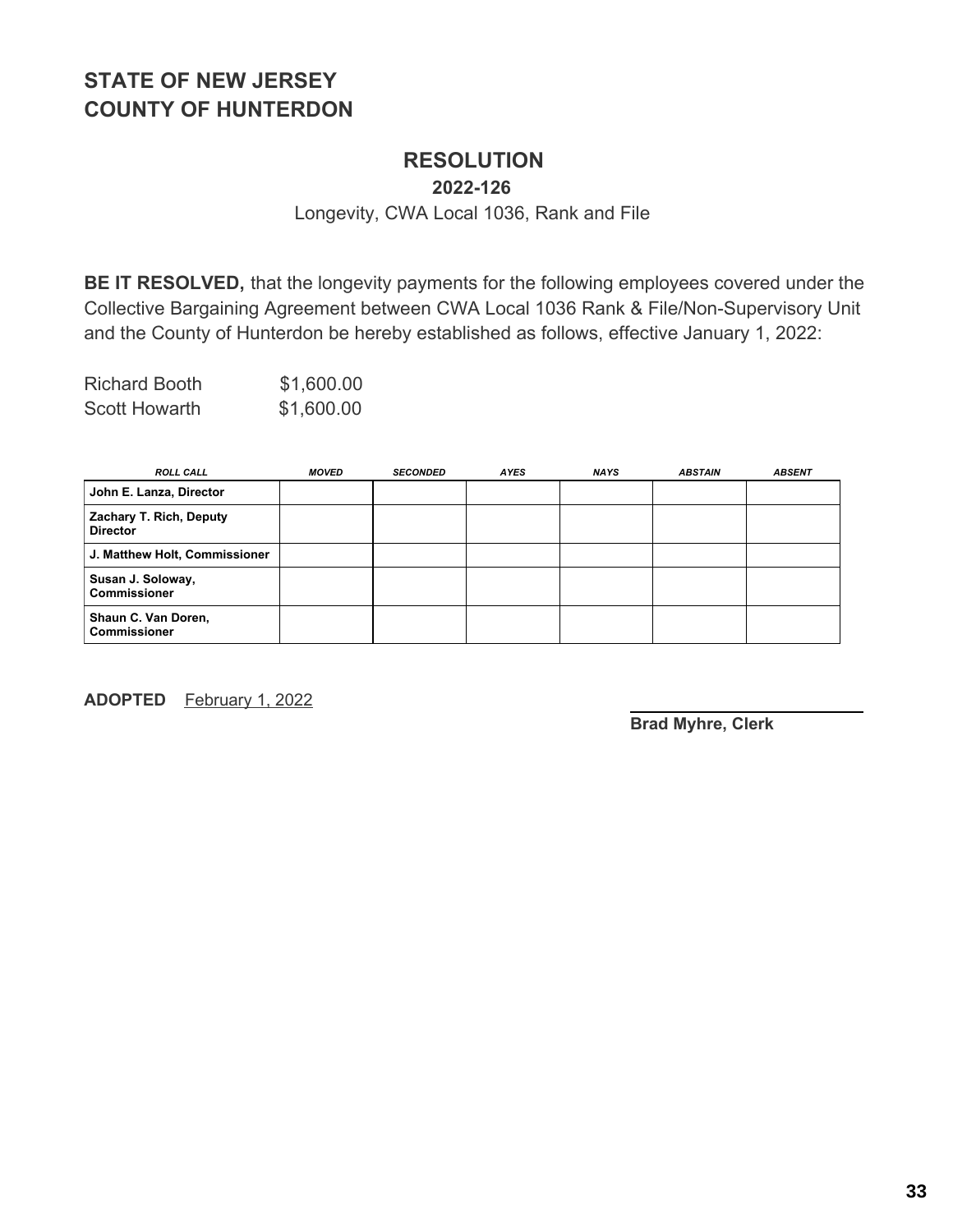### **RESOLUTION**

#### **2022-127**

### Contract of sale to add the CRC Mine Rd property to the County land inventory (AMENDMENT 2021-211)

#### **Budget Account #n/a**

**WHEREAS,** the Board of County Commissioners of the County of Hunterdon has resolved to contribute 50% of the determined and allowable purchase price to acquire, in fee simple, Block 32, Lot 33 in the Township of Bethlehem, known as the CRC Mine Road property; and

**WHEREAS,** the CRC Mine Road Property was submitted as an application by the Hunterdon Land Trust (HLT) and Bethlehem Township to the Hunterdon County Non-Profit and Open Space Cooperative Assistance Program; and

**WHEREAS,** Hunterdon Land Trust has diligently pursued and facilitated the acquisition of the CRC Mine Road Property with the intent to convey the property to the County of Hunterdon for Open Space purposes at the time of closing; and

**WHEREAS,** a requirement of receiving Green Acres funding is the acknowledgement that there exists the potential of historic pesticides to present on property that was once farmed; and,

**WHEREAS,** due to historic farming use of the CRC Mine Rd. Property, a Historic Pesticide Certification is required for receipt of Green Acres funding for the subject property; and,

**WHEREAS,** as a condition of acceptance and ownership of a Green Acres encumbered property, the County must also acknowledge that the potential for historic pesticide use exists on said property.

**WHEREAS,** the CRC Mine Road property is located in an area of existing Hunterdon County Open Space parcels allowing for greater utilization of parkland by County residents;

**NOW, THEREFORE, BE IT RESOLVED,** that the Board of County Commissioners of the County of Hunterdon hereby authorize the Director to sign the contract of sale and authorizes County Counsel, the County Administrator, the Division of Planning, and Division of Finance to take all action necessary and appropriate to accomplish the transfer of Block 32, Lot 33 in the Township of Bethlehem, known as the CRC Mine Road property, to the County including but not limited to the County Administrator executing the aforementioned Historic Pesticide Certification form.

This resolution amends and replaces the previous resolution approved April 6, 2021.

| CALL<br>ROLL | <b>MOVEF</b> | ONDED<br>אני<br>- -<br>$\begin{array}{ccc} \multicolumn{3}{c}{} & \multicolumn{3}{c}{} & \multicolumn{3}{c}{} & \multicolumn{3}{c}{} & \multicolumn{3}{c}{} & \multicolumn{3}{c}{} & \multicolumn{3}{c}{} & \multicolumn{3}{c}{} & \multicolumn{3}{c}{} & \multicolumn{3}{c}{} & \multicolumn{3}{c}{} & \multicolumn{3}{c}{} & \multicolumn{3}{c}{} & \multicolumn{3}{c}{} & \multicolumn{3}{c}{} & \multicolumn{3}{c}{} & \multicolumn{3}{c}{} & \multicolumn{3}{c}{} & \multicolumn{3}{c}{} & \multicolumn$ | $\cdots$<br>ט בו ד | <b>NAYS</b> | <b>BSTAIN</b> | $500 - 17$<br>SEN |
|--------------|--------------|---------------------------------------------------------------------------------------------------------------------------------------------------------------------------------------------------------------------------------------------------------------------------------------------------------------------------------------------------------------------------------------------------------------------------------------------------------------------------------------------------------------|--------------------|-------------|---------------|-------------------|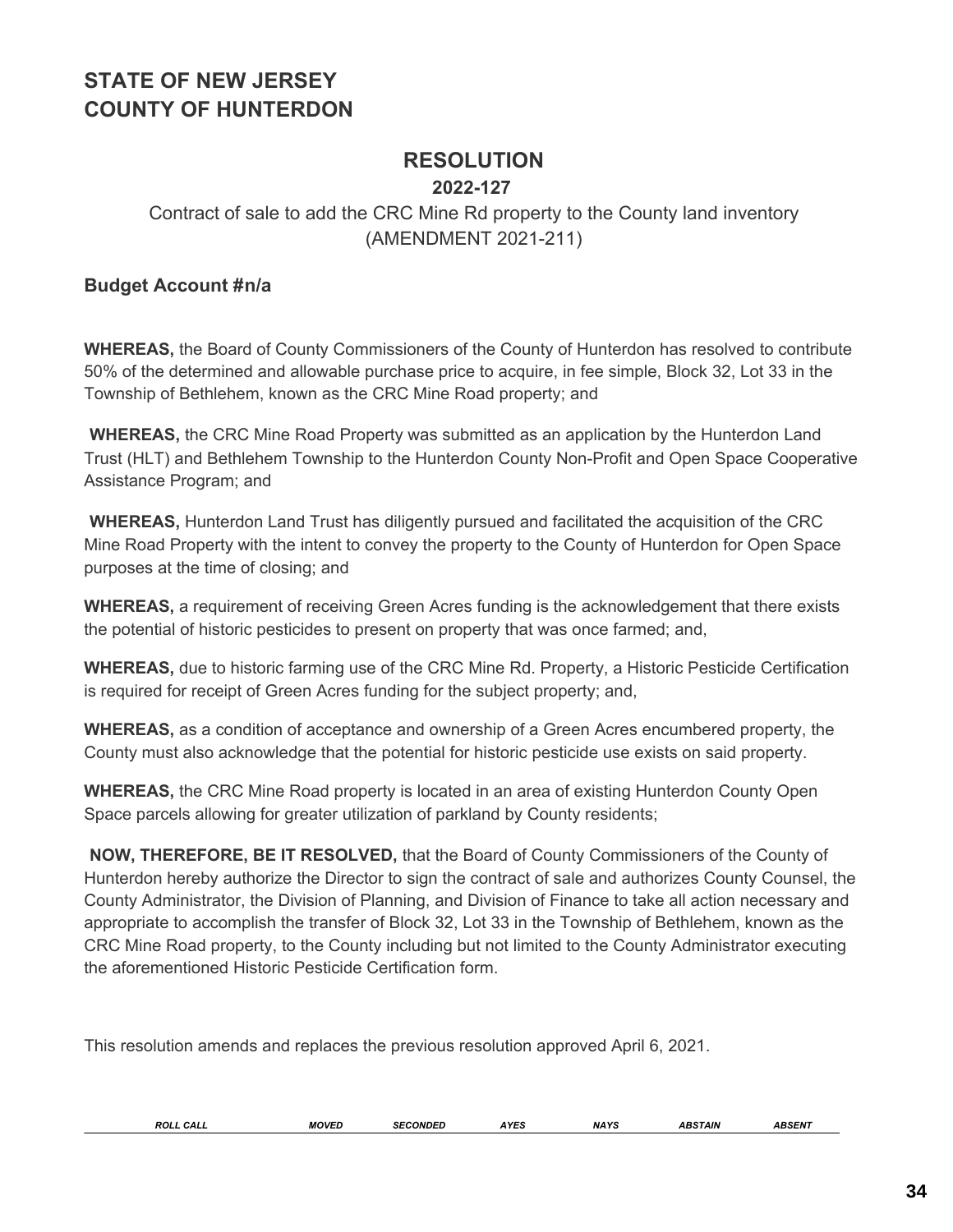| John E. Lanza, Director                    |  |  |  |
|--------------------------------------------|--|--|--|
| Zachary T. Rich, Deputy<br><b>Director</b> |  |  |  |
| J. Matthew Holt, Commissioner              |  |  |  |
| Susan J. Soloway,<br><b>Commissioner</b>   |  |  |  |
| Shaun C. Van Doren,<br><b>Commissioner</b> |  |  |  |

**ADOPTED** February 1, 2022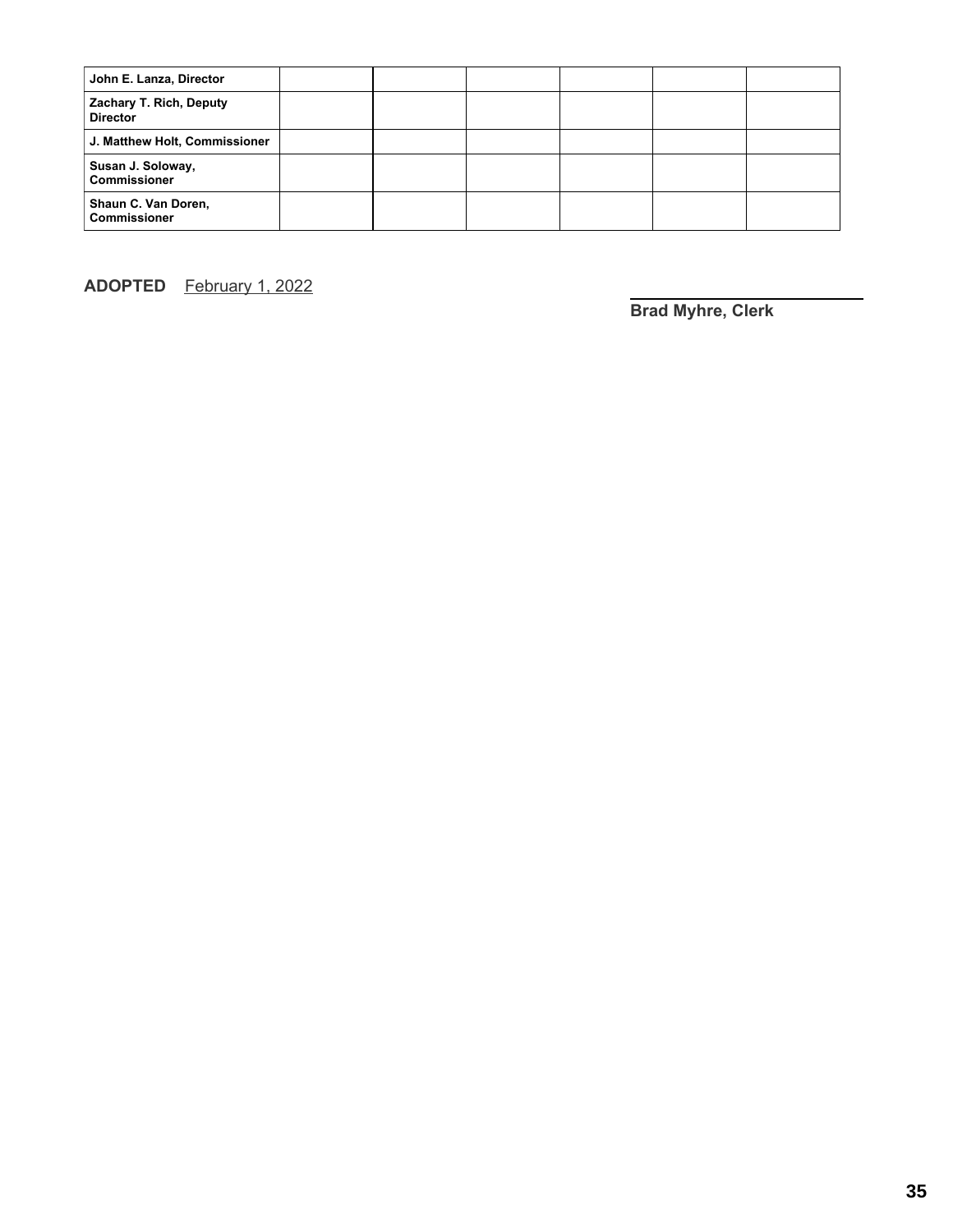### **RESOLUTION**

**2022-128**

#### 2022 Shade Tree Meeting Dates and Times (Amended)

#### **ANNUAL MEETING NOTICE**

#### **HUNTERDON COUNTY SHADE TREE COMMISSION**

In accordance with the provisions of the Open Public Meetings Act, Chapter 231, P.L. 1975, notice is hereby given that the Hunterdon County Shade Tree Commission will hold the following meetings through 2022. All meetings will begin at 7:00 p.m. and will be held in the Planning Board Conference Room except for the annual reorganization meeting. If it is not available, the Commission will meet in the Engineering Conference Room.

| Wednesday, January 24 <sup>th</sup>   | Reorganization meeting |
|---------------------------------------|------------------------|
| Wednesday, March 30 <sup>th</sup>     | Regular meeting        |
| Friday April 29 <sup>th</sup>         | <b>Arbor Day</b>       |
| Wednesday, May 25 <sup>th</sup>       | <b>Regular Meeting</b> |
| Wednesday, July 27 <sup>th</sup>      | Regular meeting        |
| Wednesday, September 28 <sup>th</sup> | Regular meeting        |
| Wednesday, November 30 <sup>th</sup>  | Regular meeting        |

All meetings will begin at 6:00 p.m. and will be held in the Planning Board Conference Room. If it is not available, the Commission will meet in the Engineering Conference Room.

| <b>ROLL CALL</b>                           | <b>MOVED</b> | <b>SECONDED</b> | <b>AYES</b> | <b>NAYS</b> | <b>ABSTAIN</b> | <b>ABSENT</b> |
|--------------------------------------------|--------------|-----------------|-------------|-------------|----------------|---------------|
| John E. Lanza, Director                    |              |                 |             |             |                |               |
| Zachary T. Rich, Deputy<br><b>Director</b> |              |                 |             |             |                |               |